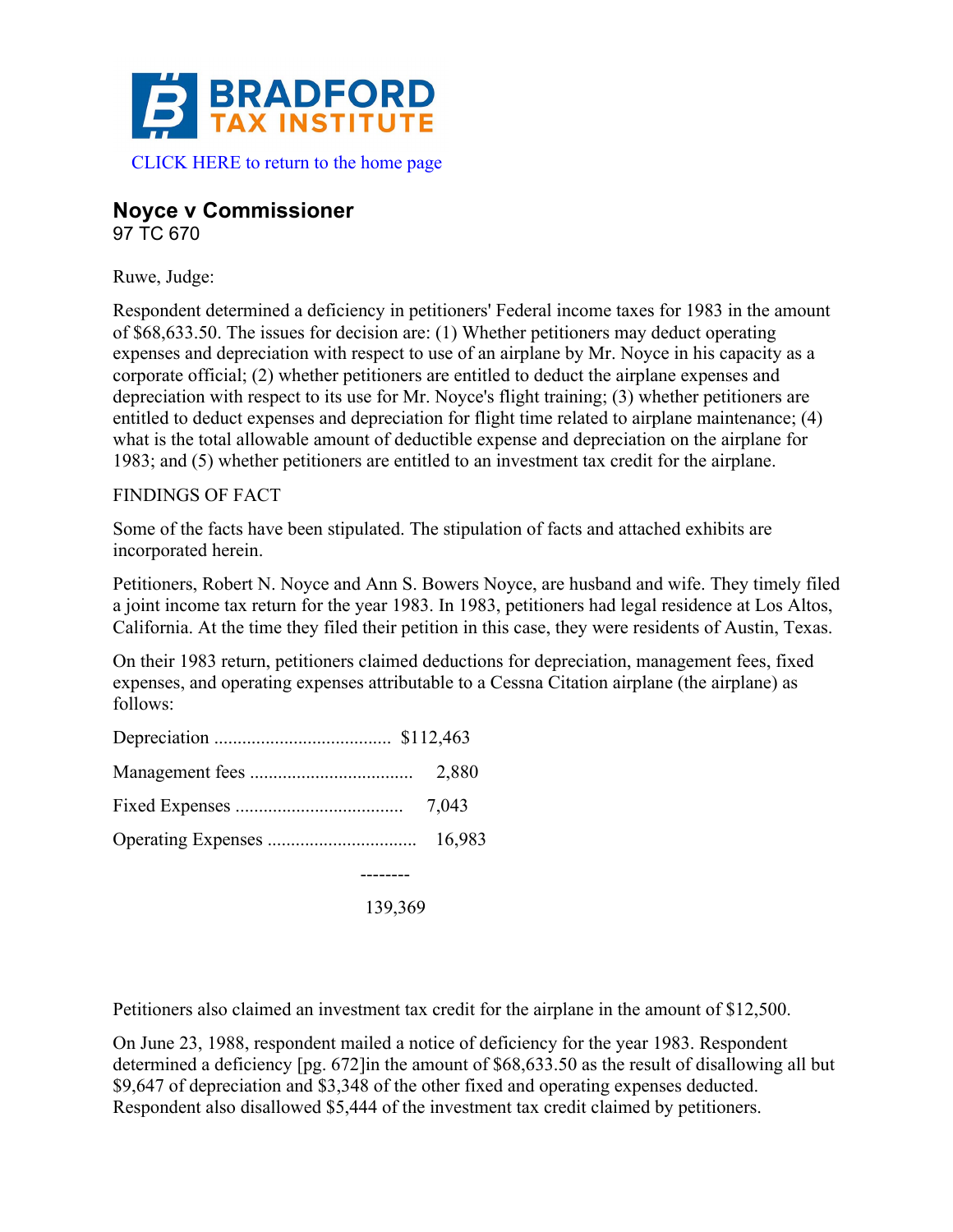All references to petitioner in the singular are to Robert N. Noyce.

# Petitioner's Background

Petitioner was graduated from Grinnell College in 1949 with a B.A. in physics and mathematics. Petitioner was later graduated from the Massachusetts Institute of Technology in 1953 with a Ph.D. in physics. From 1956 to 1957, petitioner worked with William Shockley, the inventor of the transistor and the recipient of the Nobel Prize in physics, at the Shockley Semiconductor Laboratory in Mountain View, California. In 1957, petitioner cofounded Fairchild Semiconductor, a pioneer corporation in the semiconductor industry.

In 1968, petitioner cofounded Intel Corp. (Intel) with Drs. Gordon Moore and Andrew Grove with whom he had worked previously at Fairchild. Upon the formation of Intel, petitioner became the chief executive officer and served in that capacity until 1974 when he became the chairman of the board. In 1979, petitioner became vice chairman of the board and served in that capacity throughout 1983.

# Intel Corporation

Intel was formed as a manufacturer of integrated circuits on silicon chips. Intel's business currently focuses on microcomputers, consisting of both silicon chips and microcomputing systems which are typified by the personal computer.

Intel operates primarily in the Western United States, the Far East, Asia, and Europe. In 1983, it had manufacturing facilities in Hillsboro, Oregon, located outside Portland, Oregon, and in Albuquerque, New Mexico. Intel generated approximately \$1 billion in revenues and employed approximately 7,000 people worldwide in 1983. By June 1989, it generated approximately \$3 billion in revenues and employed about 20,000 people worldwide. [pg. 673]

Intel has developed and fostered the "Intel Culture." This culture consists of a relatively distinctive operating style, management philosophy, and compensation policy. The Intel culture is summarized by an egalitarian approach to employees where everyone is treated alike in all respects except compensation. The company's open-office concept epitomizes this egalitarian style-there is no executive dining room and there are no private offices or reserved parking spaces for anyone.

Drs. Moore and Grove, who were the chairman of the board and the president, respectively in 1983, set the salaries for all of the Intel officers, including petitioner. During some years, petitioner had asked that his salary as determined by Drs. Moore and Grove be reduced. As a result, petitioner was probably earning less than one-half of the market rate for his position. Petitioner received \$105,076 compensation from Intel in 1983.

Petitioner had invested \$250,000 in Intel upon its founding. By 1983, petitioner's Intel holdings were worth over \$60 million. This represented less than 3 percent of the outstanding Intel stock at that time. Petitioner sold approximately \$5 million of Intel stock in 1983.

Petitioner also frequently invested in startup high-technology companies acquiring low basis stock which he disposed of after it appreciated over time. As a result of his investments in high technology and startup companies in 1983, petitioner served as a board member for three of the companies and as chairman of the board for two others. He attended board meetings regularly, consulted with the officers, and reviewed engineering designs.

Over the years, petitioner's role at Intel emerged as that of the company's public representative. During 1983, petitioner fulfilled the function of being Intel's representative to its outside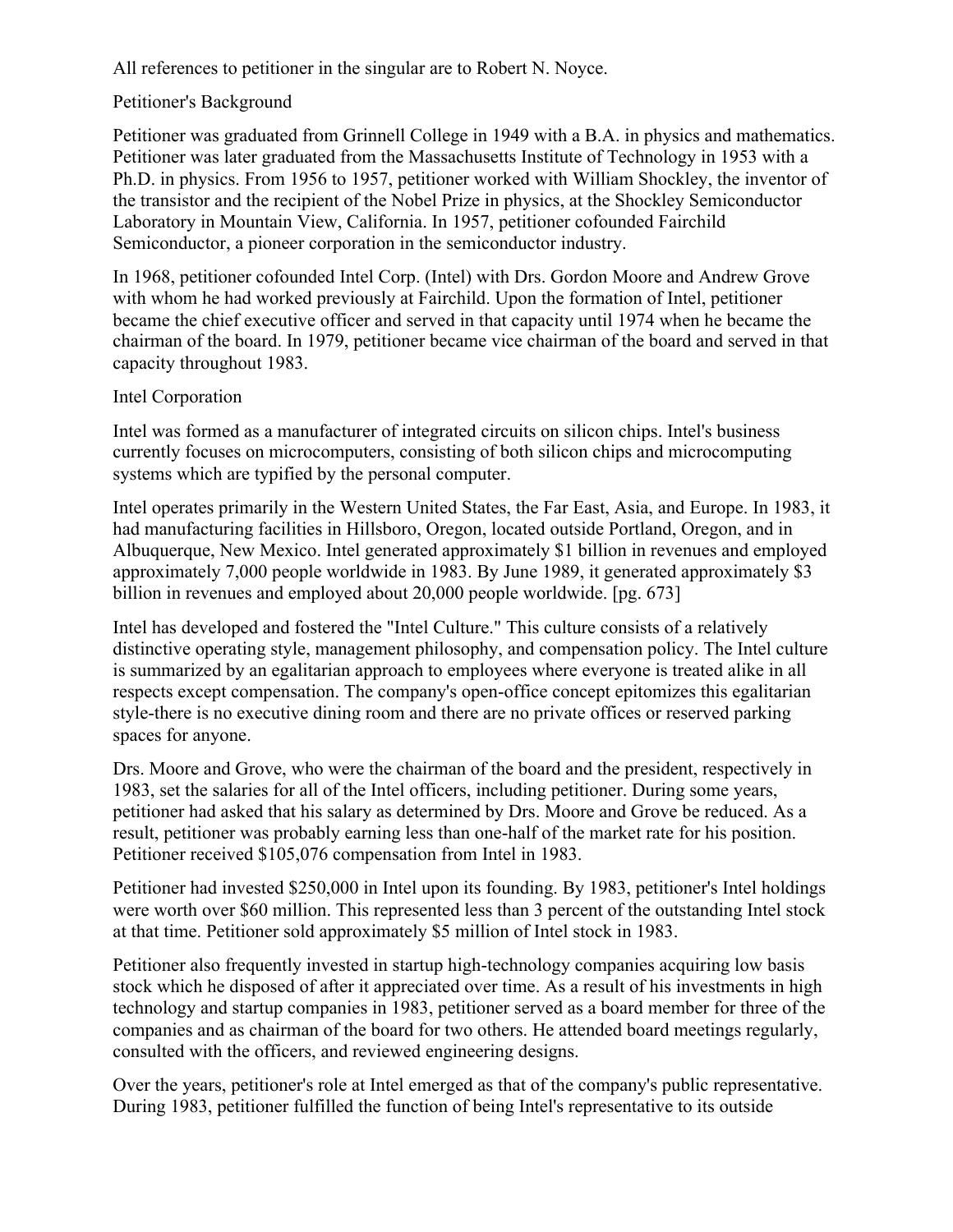constituencies. Petitioner often "opened doors" to various corporate customers, and for certain major customers of Intel, petitioner's liaison role was crucial.

As vice chairman, petitioner was the governmental affairs liaison and responsible for Intel's public relations. His duties included accepting speaking engagements throughout the United States, performing various governmental and public-service duties, serving as the chairman of the Semiconductor [pg. 674]Industry Association, serving as a member of various trade associations of the semiconductor industry, and serving as a member of the Presidential Commission on Industrial Competitiveness (the Young Commission). Petitioner was also expected to attend numerous onsite meetings at Intel.

Petitioner also served as a regent of the University of California and as a trustee of Grinnell College during 1983. Petitioner attended Grinnell Board of Trustee meetings as part of his general networking in the educational community and because Grinnell was an Intel stockholder. When petitioner formed Intel in 1968, Grinnell College and two of the Grinnell College trustees each contributed \$100,000 to the startup of Intel. The two trustees subsequently contributed their Intel shares to Grinnell College. Service on Grinnell's board offered petitioner an opportunity to compare his views on trade and competition with other individuals involved in banking, economics, and other areas. Petitioner's service as a University of California Regent allowed him to network with people of significance in commerce, education, science, and Government. The Board of Regents is charged with all business aspects of the University of California, including being the final overseer of the energy laboratories in Los Alamos, Livermore, and Berkeley. As part of petitioner's duties as an official of Intel, petitioner was expected to serve on the Grinnell and University of California boards. Such service was an essential part of networking for the benefit of Intel and provided an opportunity to gain access to people to test and develop ideas on trade and international competition.

In addition to the Board of Regents at the University of California and the Board of Trustees at Grinnell College, petitioner served on the Engineering Advisory Board at Stanford, the Applied Physics Advisory Board at Harvard, and the Electrical Engineering Advisory Board at MIT. Petitioner was also president and chief executive officer of the Semiconductor-Industry Cooperative Consortium, Sematech, whose members include IBM, AT&T, Digital Equipment Corp., Hewlett-Packard, Texas Instruments, Motorola, National Semiconductor, Intel, Advanced Micro Devices, and Rockwell Corp. Petitioner has been awarded 16 [pg. 675]patents, including the patent for the first application of the use of a silicon chip for integrated circuits. He was a recipient of the National Medal of Science and the National Medal of Technology and has been inducted into the National Inventors Hall of Fame and the National Business Hall of Fame.

Petitioner's duties as vice chairman required frequent and extensive travel, some of which was not regularly and easily scheduled. Because of the changing schedules of people with whom petitioner was expected to meet, he was expected to keep a flexible travel schedule.

#### The Cessna Citation Airplane

On April 27, 1983, petitioner purchased a used aircraft, a Cessna Citation M2617U, for \$1,260,000 and took delivery in Wichita, Kansas. Petitioner paid cash for the airplane. Since its purchase in 1983, the airplane has not depreciated in economic value. At the time of trial, the bluebook value of the airplane was \$1,300,000. 1

The Cessna Citation M2617U airplane is a twin-turbo jet which has two pilot positions, seats up to six passengers, cruises at 340 knots, and has a range of approximately 1,100 nautical miles. Most turbo jets used in commercial airline travel have a longer range and fly approximately one-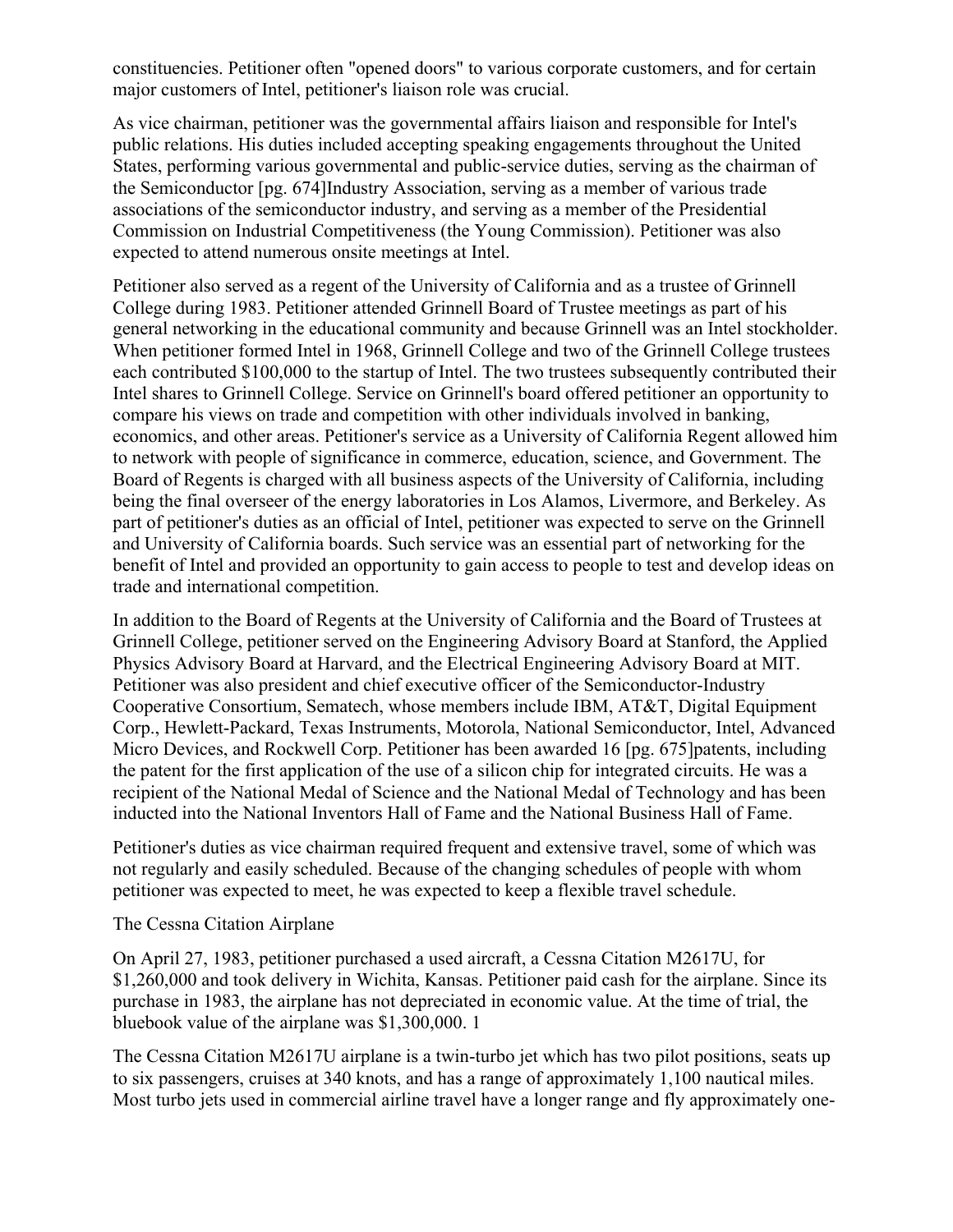third faster. However, the airplane's flying time is comparable to nonstop commercial flights and superior if the commercial flights are not nonstop. The airplane is capable of landing on a 2,800 foot runway, which is within the length of runways at most small town airports. By contrast, commercial airliners need 5,000-6,000-foot runways and, therefore, are limited in the cities they can service.

Petitioner was a licensed pilot. He obtained his first pilot rating in 1969. Petitioner attained and maintained various pilot ratings including a single-engine seaplane rating, a multi-engine land rating, a commercial pilot rating, an instrument rating, and an airline transport pilot rating. In order to attain and maintain these ratings, petitioner was required to be familiar with the FAA rules regarding pilot training, equipment required on various airplanes for various [pg. 676]ratings, and maintenance required of airplanes used in the charter business. FAA regulations required petitioner to have regular recent flying experience in order to fly an airplane with passengers.

Petitioner flew the airplane on Intel business. Whenever petitioner flew pursuant to his employment at Intel, either a pilot or another person flew with him. Petitioner used the airplane to make the following flights pursuant to his employment with Intel in 1983:

| Date | Destination Flight time Description |                    |                                                           |  |
|------|-------------------------------------|--------------------|-----------------------------------------------------------|--|
|      |                                     |                    | May 15-16 Santa Ana, CA 4.9 hours Petitioner attended the |  |
|      |                                     |                    | National Computer                                         |  |
|      |                                     |                    | Conference trade show.                                    |  |
|      |                                     | Intel reimbursed   |                                                           |  |
|      |                                     | petitioner \$414.  |                                                           |  |
|      |                                     |                    | July 7 Hillsboro, OR 4.0 hours Petitioner attended        |  |
|      |                                     |                    | meetings at the Intel                                     |  |
|      |                                     | Corp.'s Hillsboro  |                                                           |  |
|      |                                     | facility. He was a |                                                           |  |
|      | featured speaker.                   |                    |                                                           |  |
|      | Sept. 14 Hillsboro, OR              |                    | 3.4 hours Petitioner attended a                           |  |
|      |                                     |                    | board meeting for                                         |  |
|      |                                     | Intel Corp.        |                                                           |  |
|      | Sept. 26 Santa Ana, CA 2.4 hours    |                    | Petitioner attended a                                     |  |
|      |                                     |                    | Dataquest conference                                      |  |
|      |                                     | representing Intel |                                                           |  |
|      |                                     | Corp. as a key     |                                                           |  |
|      |                                     | speaker.           |                                                           |  |
|      | $\overline{11}$                     |                    |                                                           |  |

Dec. 8 Albuquerque, NM 5.5 hours Petitioner attended an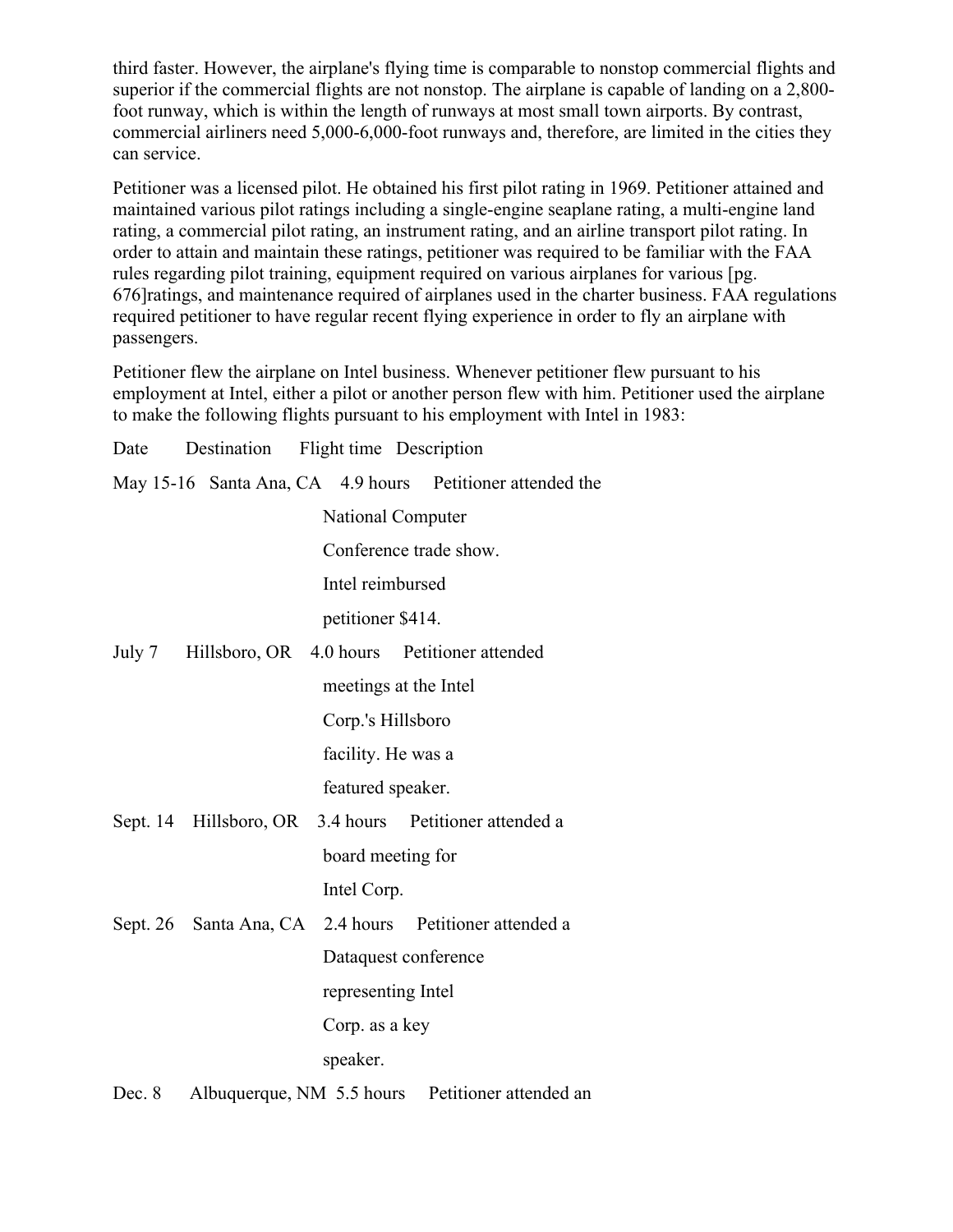|       |                     | Intel Corp. forum and               |
|-------|---------------------|-------------------------------------|
|       |                     | press conference. Two               |
|       |                     | other passengers flew               |
|       |                     | with petitioner and                 |
|       |                     | Intel Corp. reimbursed              |
|       |                     | him \$610.                          |
|       | Dec. 15 Burbank, CA | Petitioner represented<br>2.0 hours |
|       |                     | Intel at a dinner                   |
|       |                     | meeting in Los Angeles              |
|       |                     | with members of                     |
|       |                     | Hamilton-Avent                      |
|       |                     | Electronics, a                      |
|       |                     | distributor of Intel                |
|       |                     | Corp. products.                     |
| Total | 22.2 hours          |                                     |

Petitioner made the following flights in connection with his service as a regent of the University of California and a trustee of Grinnell College in 1983:

| Date Destination Flight time Description |         |                                                           |
|------------------------------------------|---------|-----------------------------------------------------------|
|                                          |         | May 8-9 Des Moines, IA 8.4 hours Attend board of trustees |
|                                          | meeting |                                                           |
|                                          |         | Nov. 3 Des Moines, IA 9.4 hours Attend board of trustees  |
|                                          | meeting |                                                           |

[pg. 677]

Nov.28 Los Alamos, NM 6.5 hours Attend committee on oversight of the Department of Energy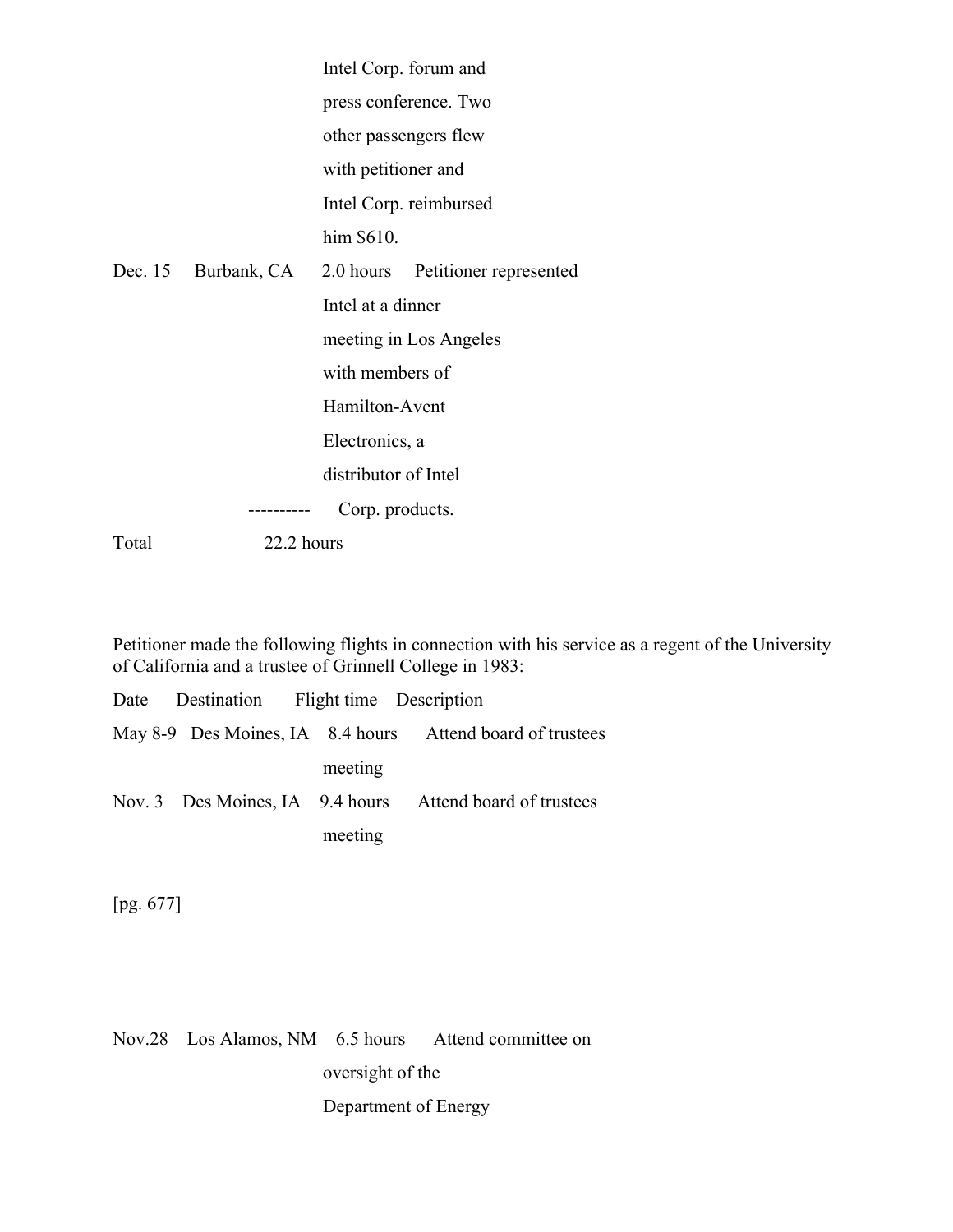laboratories as a regent of he University of California. Four other regents and the secretary of regents accompanied as passengers.



Total 24.3 hours

All these flights, including those to Grinnell College and University of California, were flights within the scope of petitioner's duties for Intel.

In 1983, petitioner also used the airplane for personal flight training for approximately 18 hours. This training did not qualify him to be a charter pilot, and petitioner's ability to pilot the airplane was not a minimum education requirement for his employment at Intel.

Petitioner saved substantial flying time by using the airplane for trips to the Intel site at Hillsboro, the Grinnell College Board of Trustee meetings in Des Moines, and the University of California Board of Regents meeting at Los Alamos. In other cases, commercial flight time was comparable to that of the airplane, but petitioner's freedom from commercial airline schedules allowed him to attend other meetings before or after those trips. Petitioner could accept additional requests for speeches and appearances knowing he would not be dependent upon commercial airline schedules. Because petitioner had access to a private airplane, he was able to squeeze business meetings and appearances into a few hours that otherwise might have taken 2 days.

Intel Travel Reimbursement Policy

The Intel travel reimbursement policy in 1983 provided for reimbursement for air travel at commercial airline rates, regardless of whether the employee elected to fly first class or by private airplane. Intel employees paid their own travel expenses to the extent they exceeded the commercial airfare. The Intel reimbursement policy was applicable to all employees without exception. It was inconsistent with the Intel culture that the Intel travel reimbursement policies or Intel business expense policies be altered for any officer of the executive staff, including petitioner. Intel would not [pg. 678]vary its reimbursement policy even if an employee could improve his efficiency by using first class or private-air travel in the performance of his job duties.

It was Intel's policy that its officers incur expenses for the benefit of Intel, without reimbursement. A specific example of such expenses would be the extra cost of flying first class when it was in the company's best interest to do so. Intel considered such expenses inappropriate for reimbursement in light of the salary and other remunerations an Intel officer received.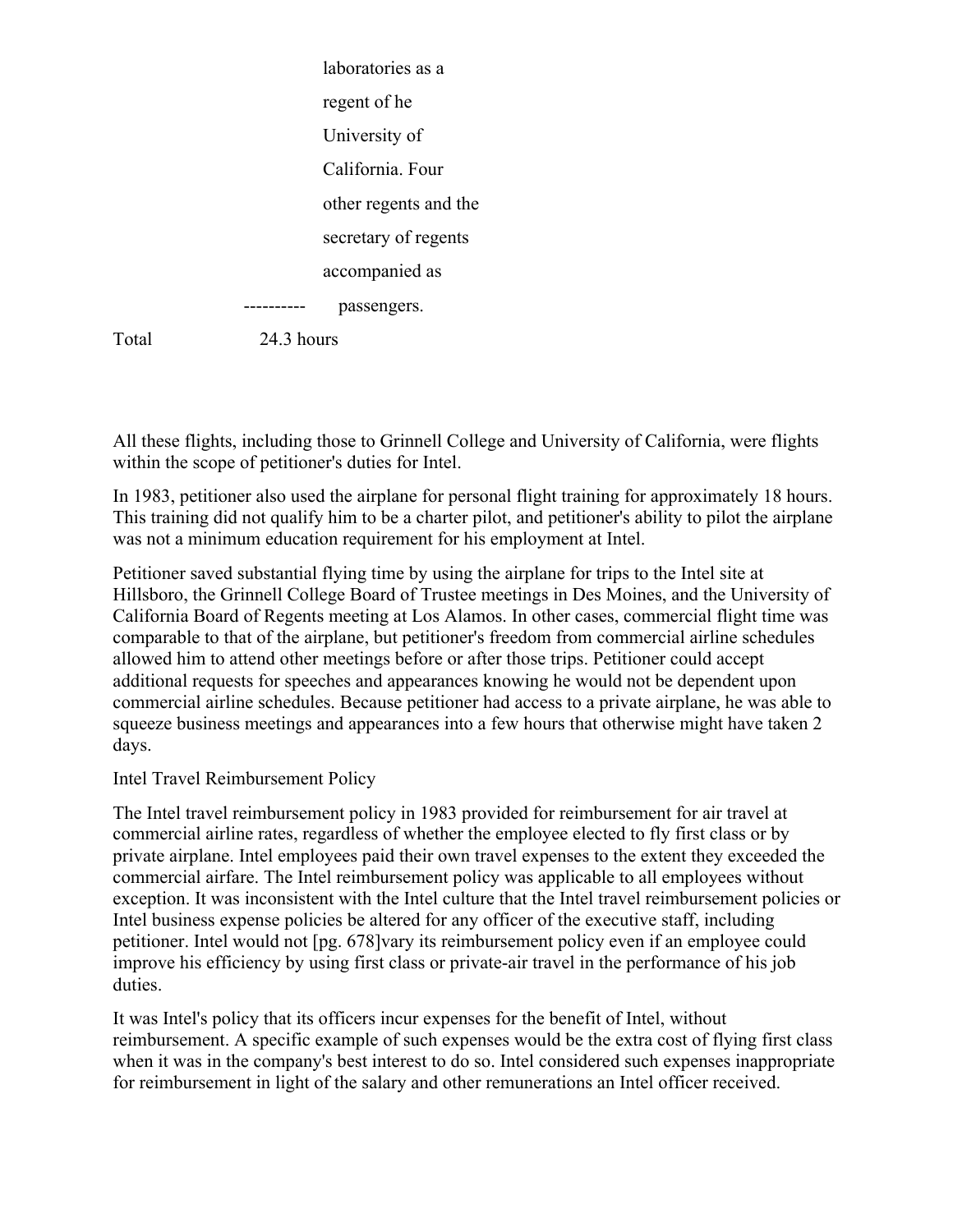In accordance with Intel policy, petitioner expected to personally assume responsibility for paying any flight expenses he incurred in excess of Intel's reimbursement policy. Petitioner, as one of the architects and the champion of the Intel culture, viewed himself as one who should set an example of living and abiding by that culture. As such, petitioner would not have considered seeking reimbursement beyond the Intel travel reimbursement policy.

Companies with which Intel competes, and with which Intel does business, use private aircraft for their executive business travel. Intel, however, did not consider owning or chartering a private airplane in 1983, as it would have been contrary to the Intel corporate culture to do so. Similarly, petitioner would not consider requesting Intel to charter his airplane because of the perceived conflict of interest.

Petitioner's commercial coach airfare costs for attending Intel meetings and for attending Grinnell College Board of Trustee meetings and University of California Board of Regents meetings would have been reimbursed by Intel pursuant to, and in accordance with, Intel's business travel reimbursement policy if he had sought reimbursement. In many instances, petitioner failed to submit such reimbursement claims. Petitioner received reimbursement from the University of California for commercial airfare and per diem in connection with his services as a regent. Petitioner took commercial flights approximately 60 percent of the time and utilized privately owned aircraft for the balance of the trips.

Commercial Alternatives

In 1983, commercial flights were available from San Jose, California, to Portland, Oregon; Santa Ana, California; [pg. 679]Albuquerque, New Mexico; Burbank, California; and Des Moines, Iowa. In 1983, there were no commercial flights from San Jose to Hillsboro, Oregon; Los Alamos, New Mexico; or Grinnell, Iowa.

Travel itineraries from San Jose to Los Alamos, Grinnell, and Hillsboro were as follows:

LOS ALAMOS, NM --90 miles from Albuquerque (ABQ)

--no service to Los Alamos from SJC or

SFO

--requires car for 90-mile trip

e.g., Dep: SJC 12:25 p.m.

Arr: ABQ 4:40 p.m. (one flight

 $daily) + 2 hours for car$ 

rental and drive time

CITATION FLIGHT TIME 2.6 hrs. (SJC to Los Alamos)

GRINNELL, IA --50 miles from Des Moines

--no direct service from SJC or SFO

--requires car from 50-mile trip

--Des Moines can be reached from SJC

or SFO via Denver, Phoenix,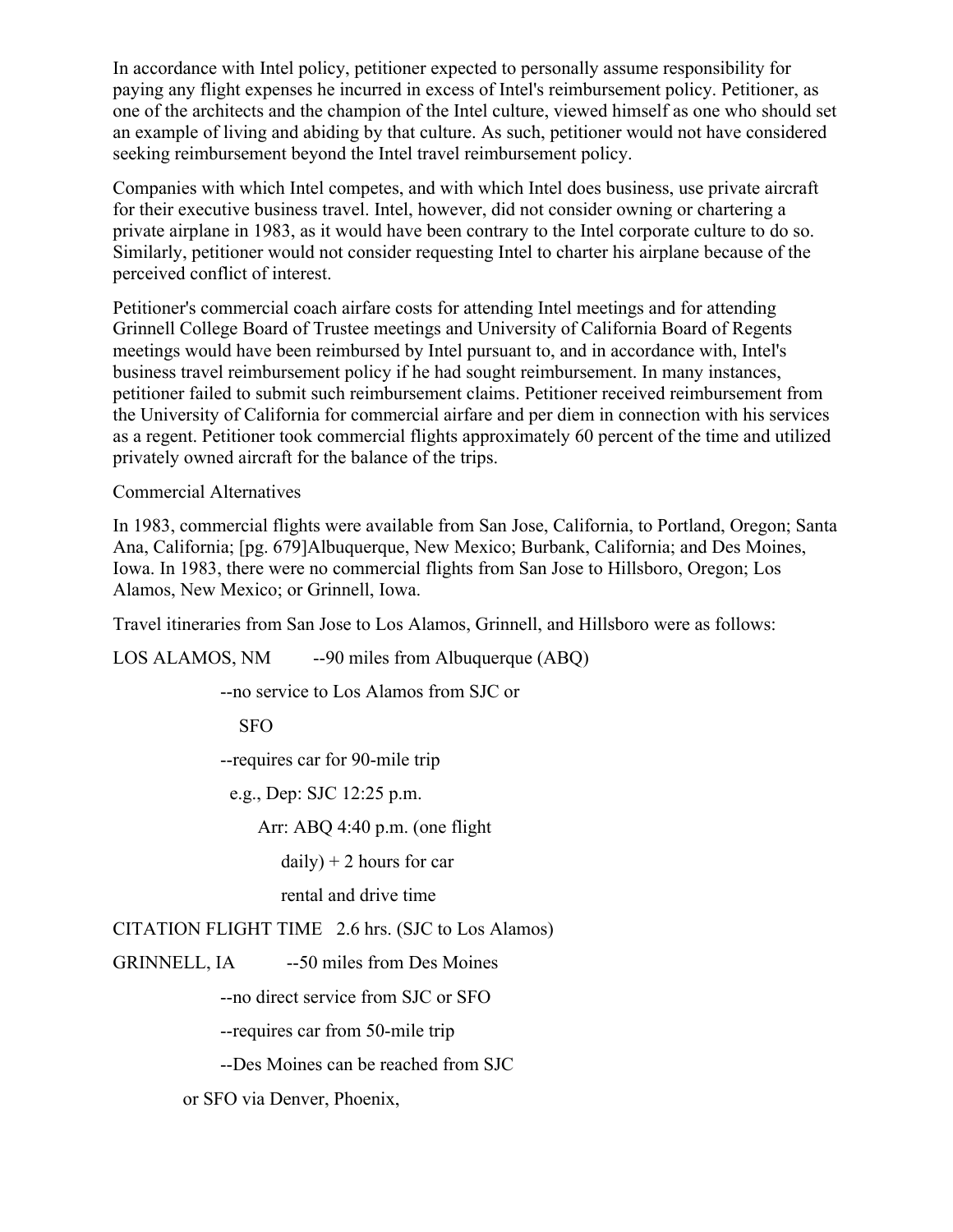Chicago or Dallas

e.g., Dep: SJC 6:30 a.m.

Arr: Denver 10:00 a.m.

Dep: Denver 10:27 a.m.

Arr: Des Moines 1:02 p.m. + 1-

1/2 hours for car rental

and drive time

CITATION FLIGHT TIME 3.9 hrs. (SJC to Grinnell)

HILLSBORO, OR --regular service SJC to Portland (PDT)

--Intel plant a 45-min. drive through

downtown Portland to Hillsboro

--Intel plant is located next to

Hillsboro airport

e.g., Dep: SJC 8:05 a.m.

Arr: PDT 9:42 a.m. + l hour, 15

minutes for car rental and drive

time

CITATION FLIGHT TIME 1.8 hrs. (SJC to Hillsboro)

The direct operating costs of the airplane are between \$250 and \$300 per hour (excluding fixed expenses-insurance, hangar, and depreciation). The commercial round-trip airfares for flights from San Jose to the following cities in 1983 were approximately the amounts set forth below: [pg. 680]

Commercial airfare City \$250................................. Portland 125................................. Santa Ana 125................................. Burbank

Compared to commercial airlines, for example on the San Jose to Portland trip, the airplane cost approximately four times as much to operate for one person. However, to replicate the schedule and time savings of petitioner's flights via commercial travel would have cost more than the cost of operating the airplane.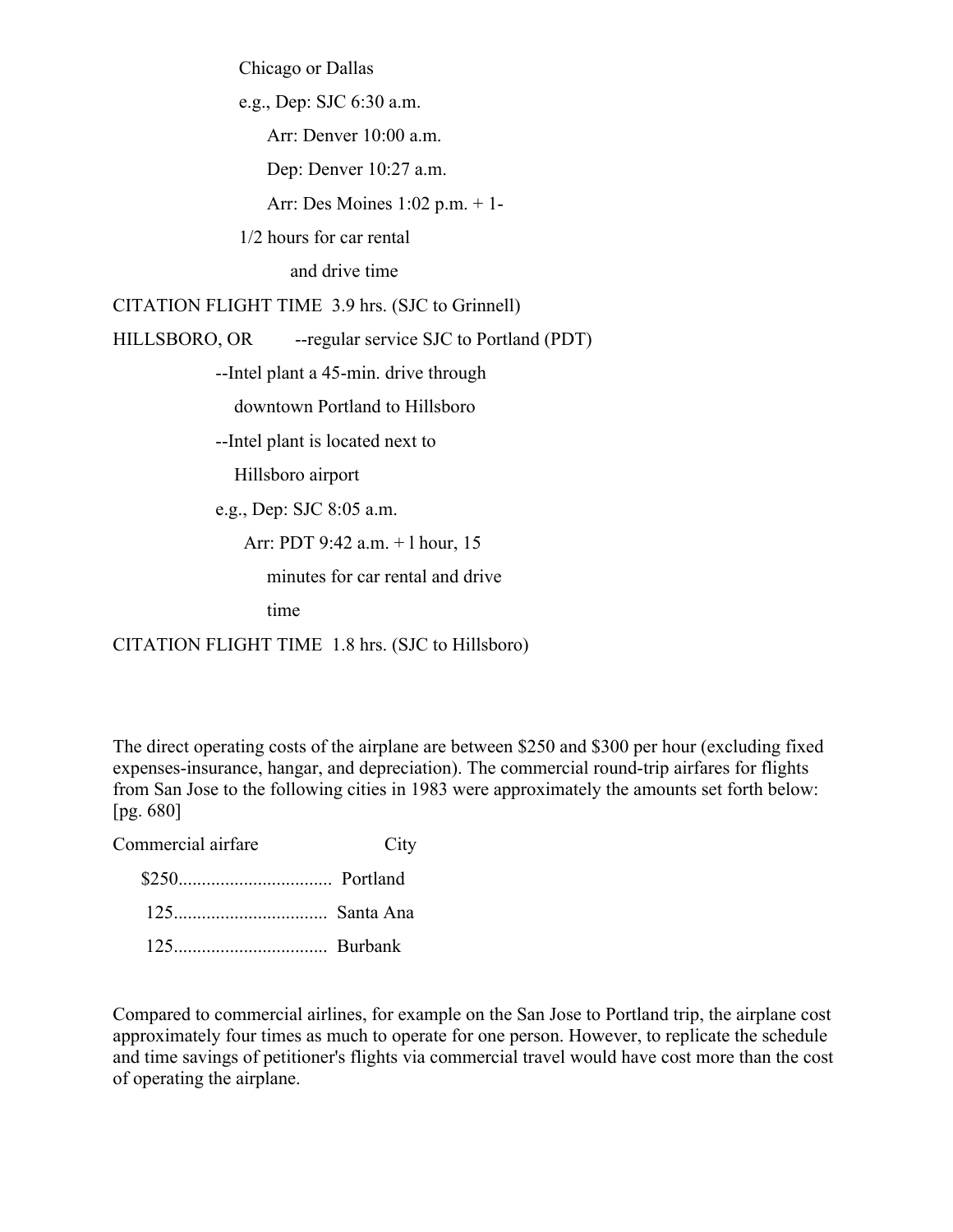#### Airplane Charter Business

In addition to use in his employment, petitioner used the airplane in an air-charter business he started in 1983. Incident to use of the airplane in the charter business, petitioner entered into an agreement with ACM Aviation, Inc. (ACM) under which ACM was to operate the airplane. ACM managed airplanes for others, provided in-house aircraft maintenance, fueled aircraft, and offered complete fixed-based operation services. ACM also owned and operated its own airplanes. Petitioner chose ACM as his charter operator primarily because he knew the managerowner of ACM and knew him to be primarily interested in safety which was petitioner's greatest concern in chartering the airplane.

At the time petitioner acquired the airplane, it was properly equipped for rental to third parties or for use by petitioner, but was not properly equipped for use in the charter business. Several pieces of equipment were required to be installed and tested to ready the airplane for the charter business. In addition, crew members needed to have a rating in the particular make and model of the airplane in order to fly it in the air-charter business. Some of this training could have been done in any airplane of the same make and model. However, some of the flight training, particularly landing the airplane, had to be conducted in petitioner's airplane. All the equipment installation, equipment testing, and flight training had to be completed before the airplane was ready for service in the air-charter business. [pg. 681]

ACM advertised its business and conducted charter operations on behalf of petitioner. During 1983, the airplane was chartered for 7.6 hours of flight time. The dates, destinations, and flight times of the airplane for the 1983 ACM charter flights were as follows:

| Date    | Destination  | Flight time |
|---------|--------------|-------------|
| Oct. 10 | Portland, OR | 3.8 hours   |
| Oct. 21 | Phoenix, AR  | 3.8 hours   |
|         |              |             |
|         |              |             |

7.6 hours

The dates and flight times of the airplane in 1983 for ACM crew training were as follows:

| Date | Flight time |
|------|-------------|
|      |             |
|      |             |
|      |             |
|      |             |
|      |             |
|      |             |

16.0 hours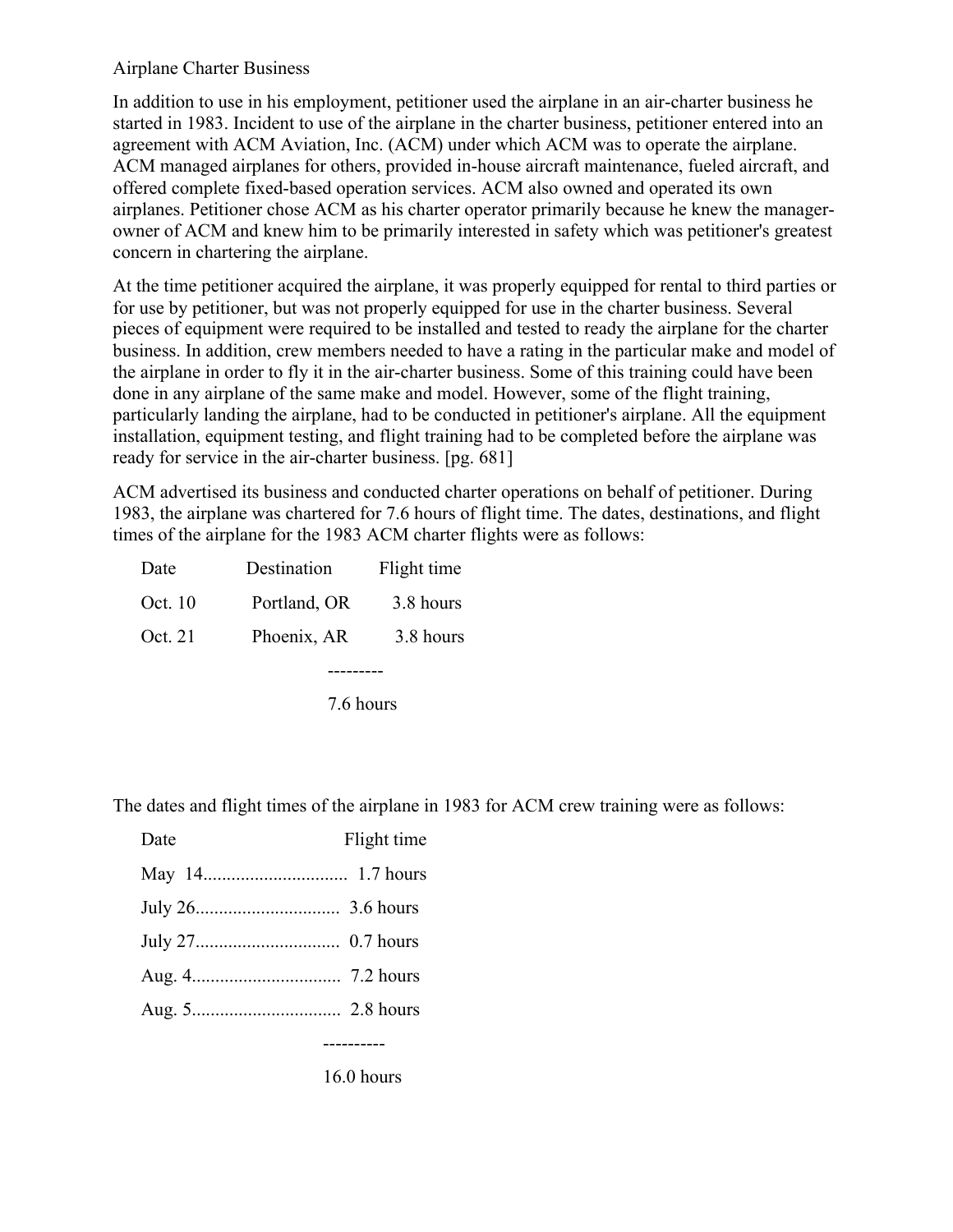The dates and flight times of the airplane in 1983 for maintenance were as follows:

| Date | Flight time |
|------|-------------|
|      |             |
|      |             |
|      |             |
|      |             |
|      |             |
|      |             |
|      |             |



During 1983, petitioner also used the airplane for personal flights. Total flying time for personal use was 45.6 hours. Expenses related to these flights were not deducted, and petitioners concede that expenses and depreciation with respect to these personal flights are not deductible.

On their 1983 return, petitioners deducted depreciation and expenses attributable to the use of the airplane in both petitioner's employment with Intel and the ACM charter flights. Petitioners computed these deductions by determining the total possible depreciation and total airplane expense for the year and multiplying these totals by the ratio of business flight hours to total flight hours (business-use ratio). Total hours of flight time for the airplane in 1983 break down into the following use categories. [pg. 682]

| Type of                             | Hours of flight time |
|-------------------------------------|----------------------|
|                                     |                      |
|                                     |                      |
| ACM flight crew training 16.0 hours |                      |
|                                     |                      |
|                                     |                      |
|                                     |                      |
|                                     |                      |
|                                     |                      |

Total.............................. 147.4 hours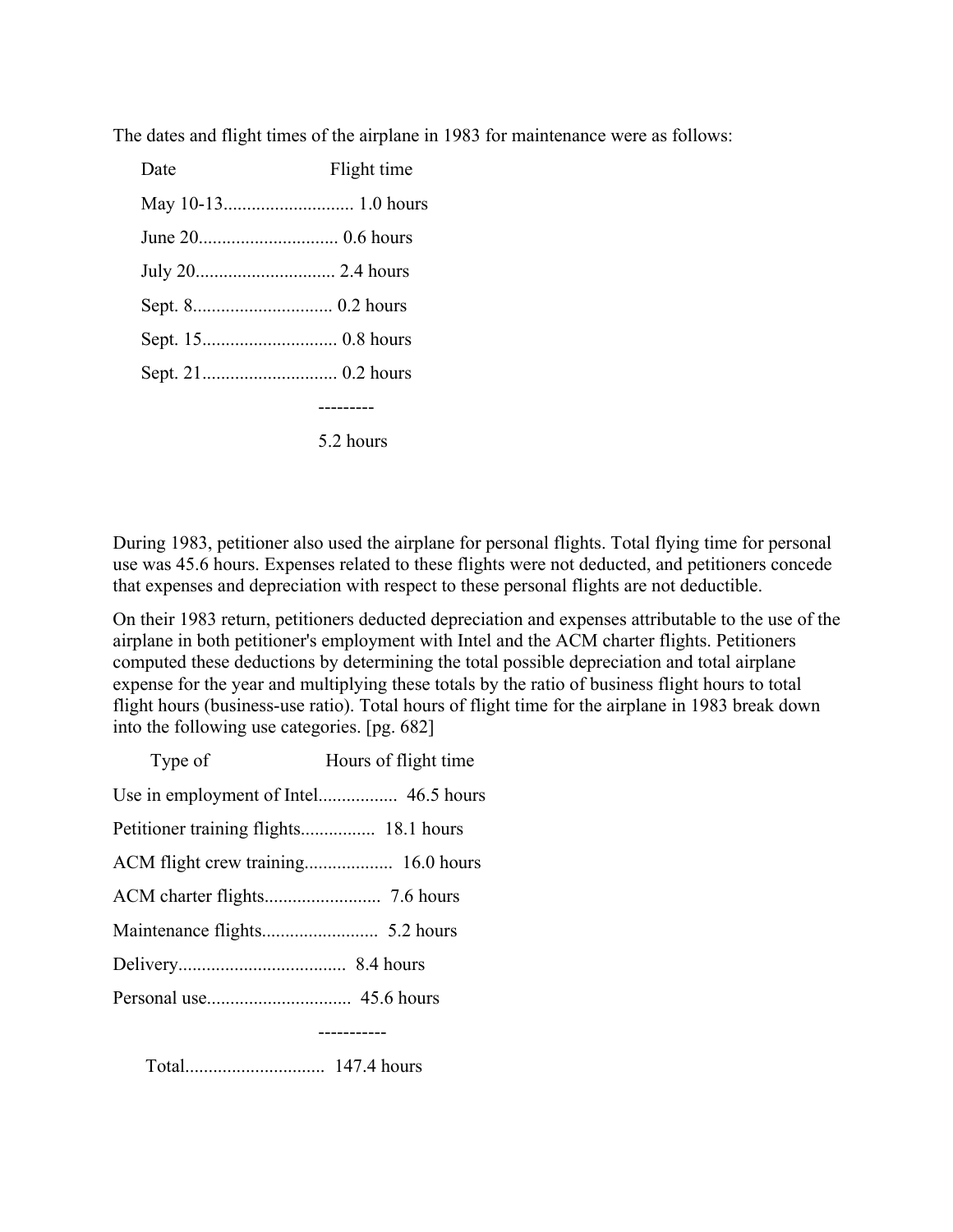Petitioners originally computed the business-use ratio with a numerator including the Intel and the ACM charter flight hours  $(46.5 \text{ hours} + 7.6 \text{ hours})$  and a denominator including the Intel, ACM charter, and personal-use hours (46.5 hours  $+ 7.6$  hours  $+ 45.6$  hours). The business use of the airplane thus computed was 54.3 percent. The delivery flight time, maintenance flight time, petitioner's flight-training time, and the ACM crew-training time were excluded from petitioners' computation altogether. The total expenses and depreciation before reduction by the business-use ratio were \$49,551 and \$207,114, respectively. Based on the business-use percentage of 54.3 percent, petitioners deducted \$26,906 of expenses and \$112,463 of depreciation.

In his notice of deficiency, respondent allowed the expenses and depreciation related to the October charter flights. Respondent disallowed all but \$9,647 of depreciation and \$3,348 of expenses.

Petitioners have conceded that they may not deduct any expenses related to petitioner's employment by Intel to the extent that Intel would have provided reimbursement. They maintain that deduction of Intel-related airplane expenses that exceed the reimbursable portion was proper. However, petitioners now also seek to establish the deductibility of depreciation and expenses related to petitioner's flight training and maintenance flights which were not claimed on their return.

# OPINION

The primary issue for decision is whether petitioners may deduct operating expenses and depreciation with respect to use of the airplane for petitioner's travel on behalf of Intel. [pg. 683]Section 162(a) 2 allows a taxpayer to deduct ordinary and necessary expenses paid or incurred in carrying on a trade or business. Section 168 allows a deduction for depreciation of tangible property used in a taxpayer's trade or business. Petitioners have the burden of proving their entitlement to these deductions. Rule 142(a); Welch v. Helvering, 290 U.S. 111 (1933).

A taxpayer is considered to be in the trade or business of being an employee separate and apart from the trade or business of his corporate employer. Leamy v. Commissioner, 85 T.C. 798, 809 (1985); Lucas v. Commissioner, 79 T.C. 1, 6-7 (1982); Primuth v. Commissioner, 54 T.C. 374, 377 (1970). See Rev. Rul. 62-180, 1962-2 C.B. 52. However, the voluntary payment or guarantee of corporate obligations by corporate officers, employees, or shareholders may not be deducted on the taxpayer's personal return. Noland v. Commissioner, 269 F.2d 108, 111 (4th Cir. 1959), affg. a Memorandum Opinion of the Court; Gantner v. Commissioner, 91 T.C. 713, 726 (1988), affd. 905 F.2d 241 (8th Cir. 1990). In Noland, the Court stated that:

When the corporation, reimbursing its officers and employees for direct expense incurred in furthering its business, does not reimburse an officer for particular expense, that expense prima facie is personal, either because it was voluntarily assumed or because it did not arise directly out of the exigencies of the business of the corporation. [Noland v. Commissioner, supra at 113. Citations omitted.]

Respondent contends that petitioner voluntarily used his airplane and assumed the airplane expenses and, therefore, is not entitled to the claimed deductions. Petitioners argue that there was no voluntary assumption of corporate obligations because the airplane was used and the expenses were incurred pursuant to written corporate policy. 3 We agree with petitioners.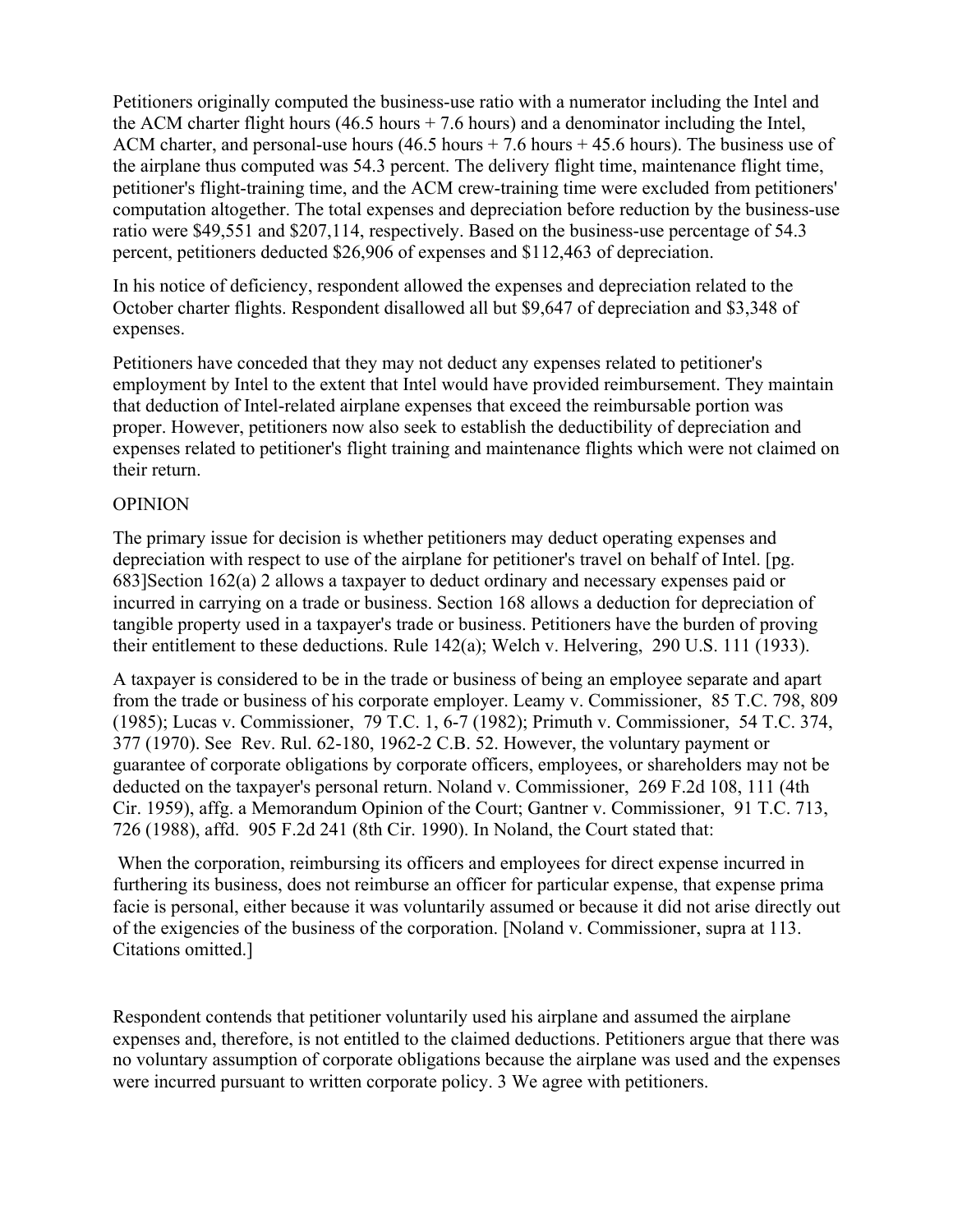Respondent's Revenue Ruling 57-502, 1957-2 C.B. 118, acknowledges that a corporate resolution or policy requiring a corporate officer to assume such expenses indicates that they are his expenses as opposed to those of the corporation. [pg. 684]In Gantner, we disallowed the taxpayer's deduction for expenses and depreciation related to a computer system which he purchased and used in the operation of the Northstar Driving School, Inc. The taxpayer was an officer and a 50-percent shareholder of Northstar. Even though the taxpayer used the equipment in his employment with the corporation, we found that the deductions were not attributable to the taxpayer's role as an employee noting that "There was no corporate resolution or requirement that petitioner, as an employee, incur those expenses." Gantner v. Commissioner, 91 T.C. at 726. Similarly, in Stolk v. Commissioner, 40 T.C. 345 (1963), affd. 326 F.2d 760 (2d Cir. 1964), we disallowed a corporate officer's deduction of expenditures for entertainment and gifts, in part, for the taxpayer's failure "to prove that as part of his duties the corporation expected or required him to assume and pay from his own funds any of the disputed expenses, without payment." Stolk v. Commissioner, 40 T.C. at 357.

In Lockwood v. Commissioner, T.C. Memo. 1970-141, the taxpayer was an officer of Momex, Inc., but not a shareholder. The taxpayer's wife was a 25-percent shareholder in Momex but not an employee. The shareholders and officers of Momex agreed that the officers would pay out of their own pocket, without corporate reimbursement, certain travel and entertainment expenses incurred by them on behalf of the corporation. We held that the taxpayer's travel expenses incurred on behalf of the corporation were deductible. 4

In the instant case, Intel had a written travel reimbursement policy explicitly stating that it expected its officers to incur certain expenses for Intel's benefit, despite the fact that such expenses would not be reimbursed. Reimbursement of such expenses was considered inappropriate in light of the corporate culture and the officers' overall compensation. [pg. 685] An example of such expenses is the excess cost of first-class airfare over coach airfare when first- class travel was necessary for business purposes. We find that Intel expected petitioner, as a corporate official, to incur and pay travel expenses in excess of the amount which was reimbursable under its policy. Therefore, we hold that petitioner's use of the airplane and payment of the attendant expenses do not constitute the voluntary assumption of corporate expenses.

Respondent argues that by virtue of petitioner's position as founder and chief executive officer of Intel and his involvement in the development of its corporate culture, petitioner, in effect, required himself to assume the travel expenses and, therefore, such assumption was voluntary.

The Intel culture and travel policies that precluded Intel's payment of petitioner's total travel costs were in place prior to petitioner's purchase and use of the airplane and were clearly policies that were established for business purposes. In order to find that petitioner required himself to assume the travel expenses, we would have to ignore the corporate entity of Intel. Courts have consistently interpreted Moline Properties, Inc. v. Commissioner, 319 U.S. 436 (1943), to preclude ignoring the corporate form when adoption of that form served a business purpose. Moncrief v. United States, 730 F.2d 276, 280 (5th Cir. 1984). Respondent has not argued, nor could it be seriously contended, that Intel served no business purpose. Therefore, despite petitioner's participation in establishing the Intel policy, we find he did not "voluntarily assume" the travel expenses.

Having found that the use and expenses of the airplane were not corporate obligations which were voluntarily assumed, we must decide if the expenses are ordinary and necessary expenses of petitioner's employment. An expense is necessary if it is appropriate and helpful in carrying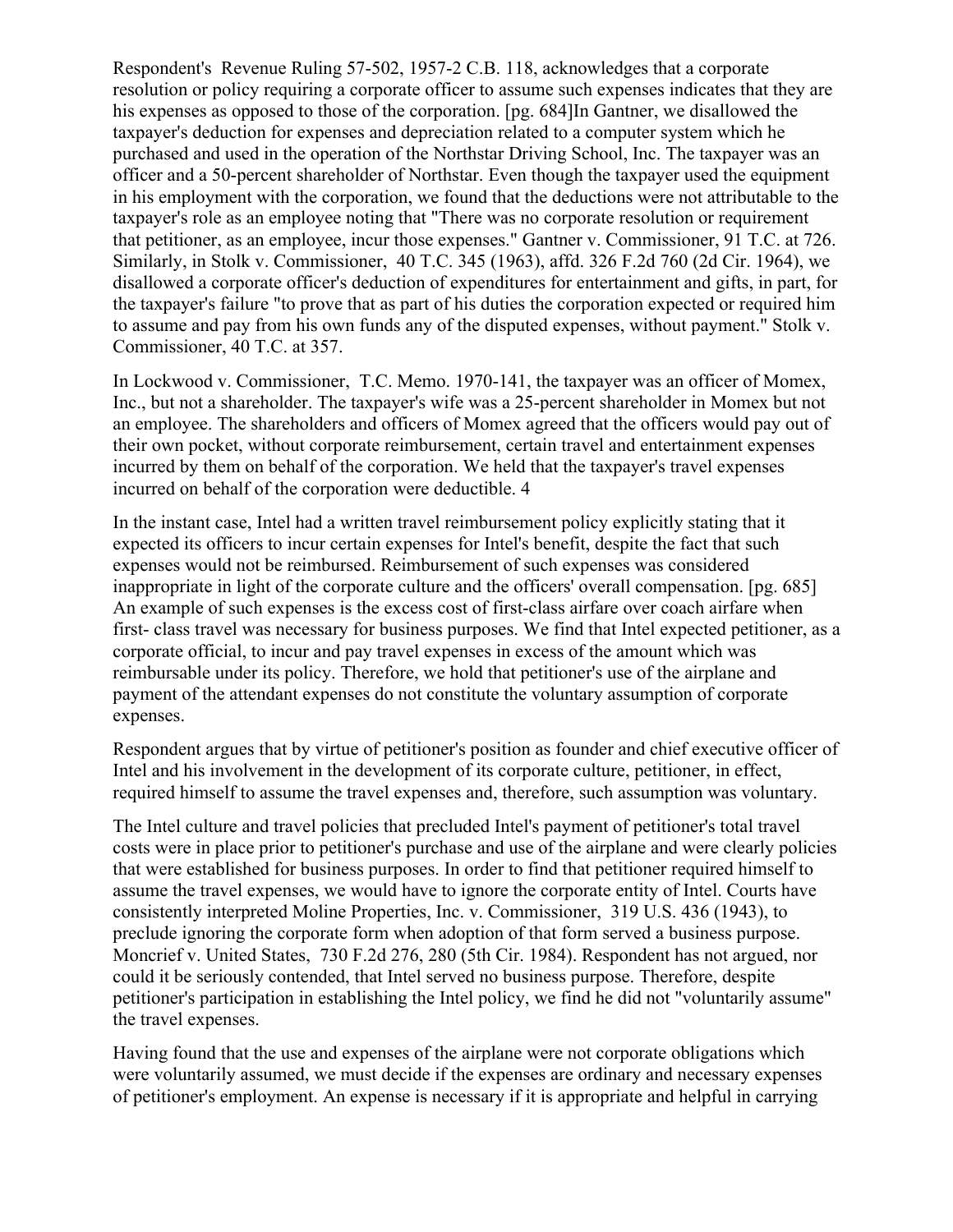on the trade or business. Heineman v. Commissioner, 82 T.C. 538, 543 (1984) (citing Commissioner v. Tellier, 383 U.S. 687, 689 (1966); Welch v. Helvering, 290 U.S. at 113). An expense is ordinary when the paying thereof is the common and accepted practice in light of the time and place and circumstance. Welch v. Helvering, supra at 113-114. [pg. 686]

In Revenue Ruling 70-558, 1970-2 C.B. 35, respondent held that a Federal Government employee who used his privately owned airplane on official business trips was entitled to deduct expenses and depreciation allocable to such use to the extent those amounts exceeded the standard rate travel reimbursements received from the Government. The taxpayer in Revenue Ruling 70-558 was not required by his employer to use his private airplane but was permitted to do so because of the urgency of his trips. For purposes of determining whether petitioner's use of his airplane was ordinary and necessary, we can discern no meaningful distinction between his situation and the facts in Revenue Ruling 70-558.

It is undisputed that petitioner's duties as vice chairman of Intel required frequent and extensive travel, some of which was not regularly or easily scheduled. Furthermore, the parties agree that petitioner's access to the airplane enabled him to reduce significantly his traveling time, thereby allowing him to attend an increased number of meetings and make an increased number of appearances. Consequently, there can be little dispute that use of the airplane was "appropriate and helpful" to the execution of petitioner's duties. Furthermore, respondent's Revenue Ruling 57-502, 1957-2 C.B. 118, states that "a resolution requiring the assumption of such expenses by

\*\*\* [a corporate officer] would tend to indicate that they are a necessary expense of his office." Based on all of the foregoing, we find the airplane expenses for the Intel flights were a necessary expense of petitioner's business as a corporate official.

The expenses of using the airplane must also be ordinary in order to be deductible. Welch v. Helvering, supra at 113. The principal function of the word "ordinary" in section 162(a) is to clarify the distinction between expenses which are currently deductible and expenses which are capital in nature. Commissioner v. Tellier, 383 U.S. 687, 689 (1966). The expenses at issue here were not incurred in the acquisition of a capital asset but in the conduct of petitioner's duties as an employee of Intel.

Petitioner traveled by private aircraft only when there was business advantage in doing so. The cost of replicating [pg. 687]petitioner's travel schedule and time savings via commercial charter carrier would have exceeded the costs of operating petitioner's airplane. In light of Intel's policies and petitioner's travel requirements, we hold that payment of the excess travel expenses arising from petitioner's use of the airplane was ordinary under the circumstances. See Lockwood v. Commissioner, supra.

It has been held that for an expense to be considered ordinary and necessary, it must also be reasonable in amount. Commissioner v. Lincoln Electric Co., 176 F.2d 815, 817 (6th Cir. 1949); see sec. 1.162-2(a), Income Tax Regs. Respondent argues that the expenses are not ordinary and necessary because petitioners' claimed deduction of \$139,369 in connection with the airplane is unreasonable in light of the \$105,076 salary petitioner was paid as vice chairman of Intel in 1983. 5 The issue here is whether the Intel-related airplane expenses are reasonable in amount. Petitioners argue that in determining reasonableness of the amount of business expenses for purposes of section 162, only out-of-pocket expenses should be considered and that the statutory allowance for depreciation should be excluded from consideration. For purposes of this issue, the \$139,369 figure, which respondent relies on, can be broken down as follows:

Expenses Depreciation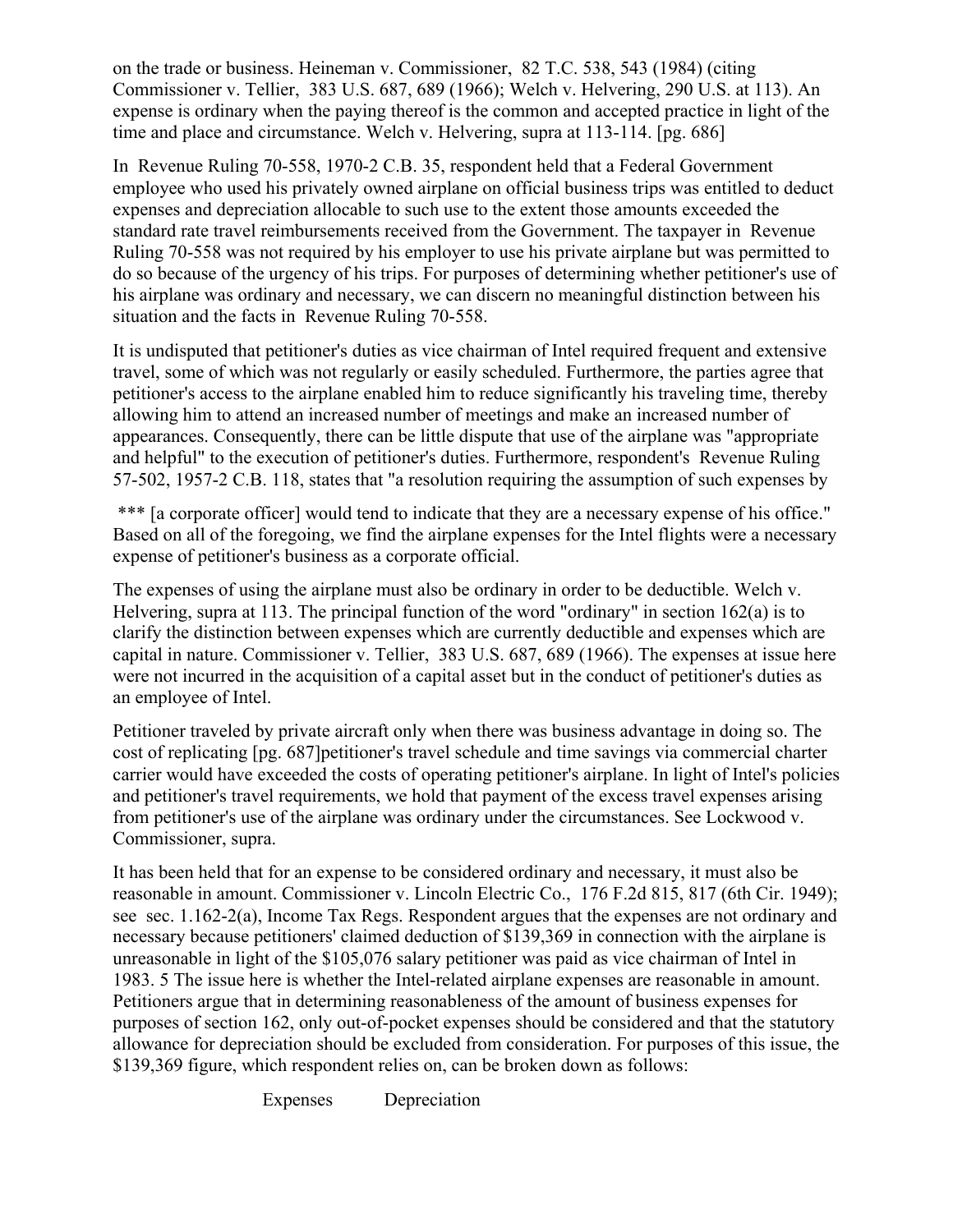| Intel flights       | \$23,140 | \$96,722 |        |
|---------------------|----------|----------|--------|
| ACM charter flights | 3,766    |          | 15,741 |
|                     |          |          |        |
|                     | 26,906   | 112,463  |        |

Whether depreciation should be included in the amount of expenses in making a reasonableness determination depends on whether it is a "business expense" under section 162. The regulations under section 162 provide in relevant part that "Business expenses deductible from gross income include the ordinary and necessary expenditures directly connected with or pertaining to the taxpayer's trade or business, except items which are used as the basis for a deduction or a credit under provisions of law other than [pg. 688] section 162." Sec. 1.162-1(a), Income Tax Regs. 6 (Emphasis added.) Depreciation is not really an "expenditure" but an allowance based on a presumed wasting of a previous capital investment. See 5 Mertens, Law of Federal Income Taxation, sec. 23A.03, at 14 (1974 rev.). The authority for deducting an allowance for depreciation in this case is section 168. Therefore, depreciation does not fall under the regulatory rubric of trade or business expense. As such, the section 168 depreciation deduction amount should not be included in the amount of business expense, the reasonableness of which is to be determined.

To hold otherwise would raise serious problems since allowable deductions for depreciation will often not be reflective of economic depreciation. If we were to look simply at the combination of allowable depreciation deductions and other expenditures for a particular year, the combination of these amounts might often seem exorbitant in amount, especially in the early years of operation. Respondent has not argued that we should consider actual economic depreciation. In the instant case, however, the \$96,722 depreciation allowance did not reflect actual economic depreciation. The airplane did not decrease in value but increased in value by approximately \$340,000 from 1983 to 1989. Therefore, petitioner did not suffer an actual economic loss in addition to his out-of-pocket expenditures of \$23,140.

The issue then is whether the \$23,140 expended for Intel flights is a reasonable amount of expense under the circumstances. Whether an expenditure is reasonable or not for purposes of section 162 is a question of fact. Boser v. Commissioner, 77 T.C. 1124, 1133 (1981), as amended 79 T.C. II (1982), affd. by unreported order (9th Cir., Dec. 22, 1983). We do not find the amount of business expense to be unreasonable. The parties have stipulated to the fact that replication of petitioner's private airplane flights through a commercial service would have been more costly. Therefore, we hold petitioners are entitled to deduct petitioner's [pg. 689] out-ofpocket expenses of operating the airplane with respect to the Intel-related flights to the extent they exceed the reimbursable expenses.

With respect to depreciation, respondent states on brief that he "agrees that if the Court finds that the petitioner flying his own plane is ordinary and necessary that the amount of depreciation is reasonable." Nevertheless, respondent appears to argue that whether depreciation is deductible at all is dependent on whether the asset's use is "ordinary and necessary," and that the combined amount of deductions for depreciation and business expense must be "reasonable" in order to be "ordinary and necessary." Such a position is without support in the law.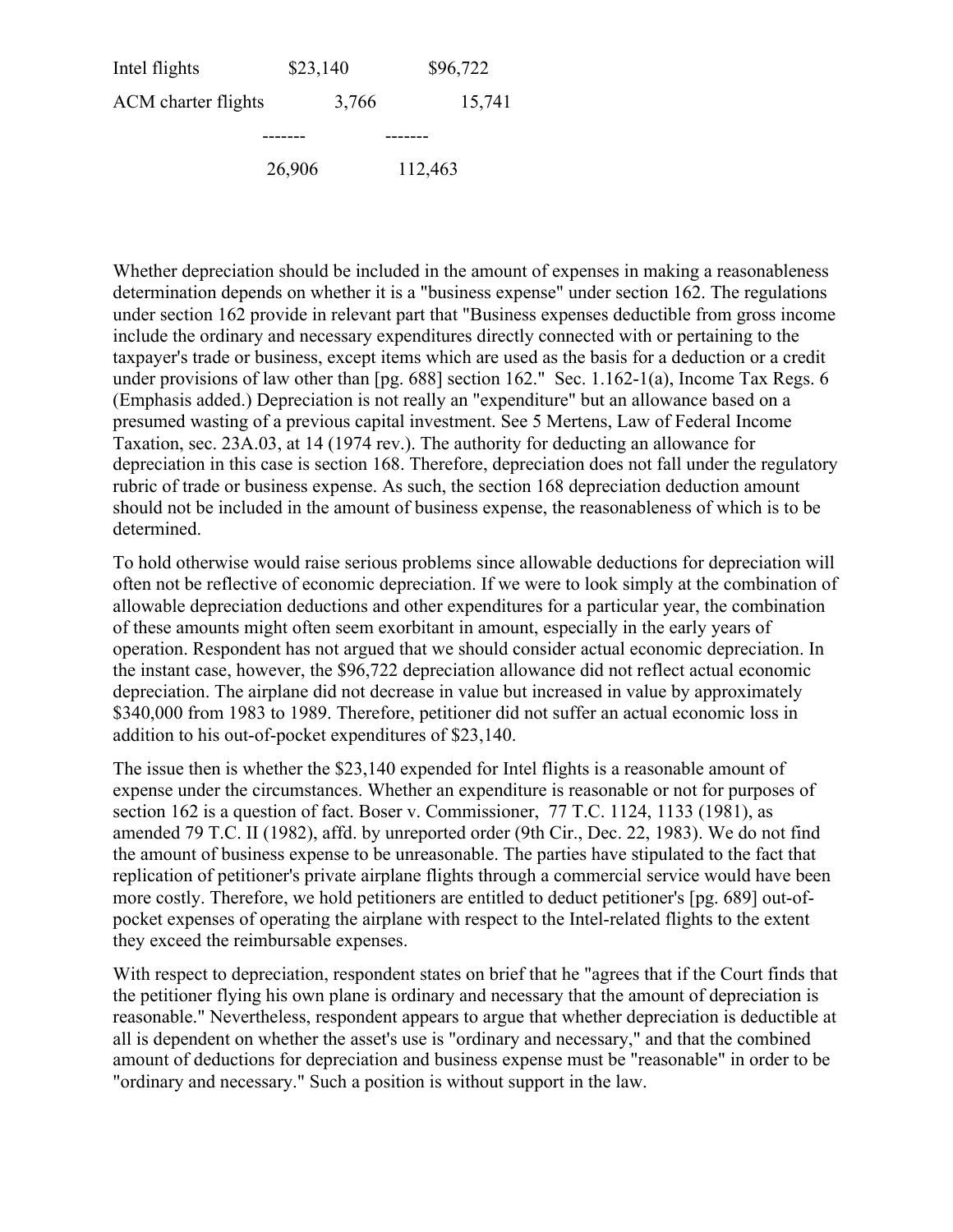Availability of deductions for depreciation on tangible property in this case is dependent solely upon compliance with section 168, which has only two requirements for deduction of depreciation. First, the asset (tangible) must be of a type which is subject to wear and tear, decay, decline, or exhaustion. Sec. 168(c); sec. 1.167(a)-2, Income Tax Regs. Second, the property must be used in the taxpayer's trade or business or held for the production of income. Sec. 168(c)(1). The language of the section is unequivocal.

SEC. 168. ACCELERATED COST RECOVERY SYSTEM.

(a) Allowance of Deduction.-There shall be allowed as a deduction for any taxable year the amount determined under this section with respect to recovery property.

(b) Amount of Deduction.-

(1) In general.-Except as otherwise provided in this section, the amount of the deduction allowable by subsection (a) for any taxable year shall be the aggregate amount determined by applying to the unadjusted basis of recovery property the applicable percentage determined in accordance with the following table:

\*\*\*

(c) Recovery Property.-For purposes of this title-

(1) Recovery Property Defined.-Except as provided in subsection (e), the term "recovery property" means tangible property of a character subject to the allowance for depreciation-

(A) used in a trade or business, or

(B) held for the production of income.

Nowhere in the language of section 168 is there a suggestion that availability of the depreciation deduction is dependent on satisfaction of the requirements of section [pg. 690]162. There simply is no requirement that the use of the depreciable property be "ordinary" or "necessary." The only requirement is that it be used in the taxpayer's trade or business.

Subsequent legislative enactments and the accompanying legislative history support our finding that there are no requirements for deducting depreciation allowances other than those imposed by section 168. 7 In 1984, as part of the Deficit Reduction Act of 1984, Pub. L. 98-369, 98 Stat 494, Congress added section 280F to the Internal Revenue Code. This section places limitations on the investment tax credit and depreciation deductions that may be taken for luxury automobiles and certain listed property used by taxpayers in their trade or business. Sec. 280F.

With respect to depreciation of luxury automobiles, the House report stated that under the then current law:

A taxpayer who acquires an automobile for use in a trade or business and uses it for business purposes is entitled to an investment tax credit and cost recovery deductions under the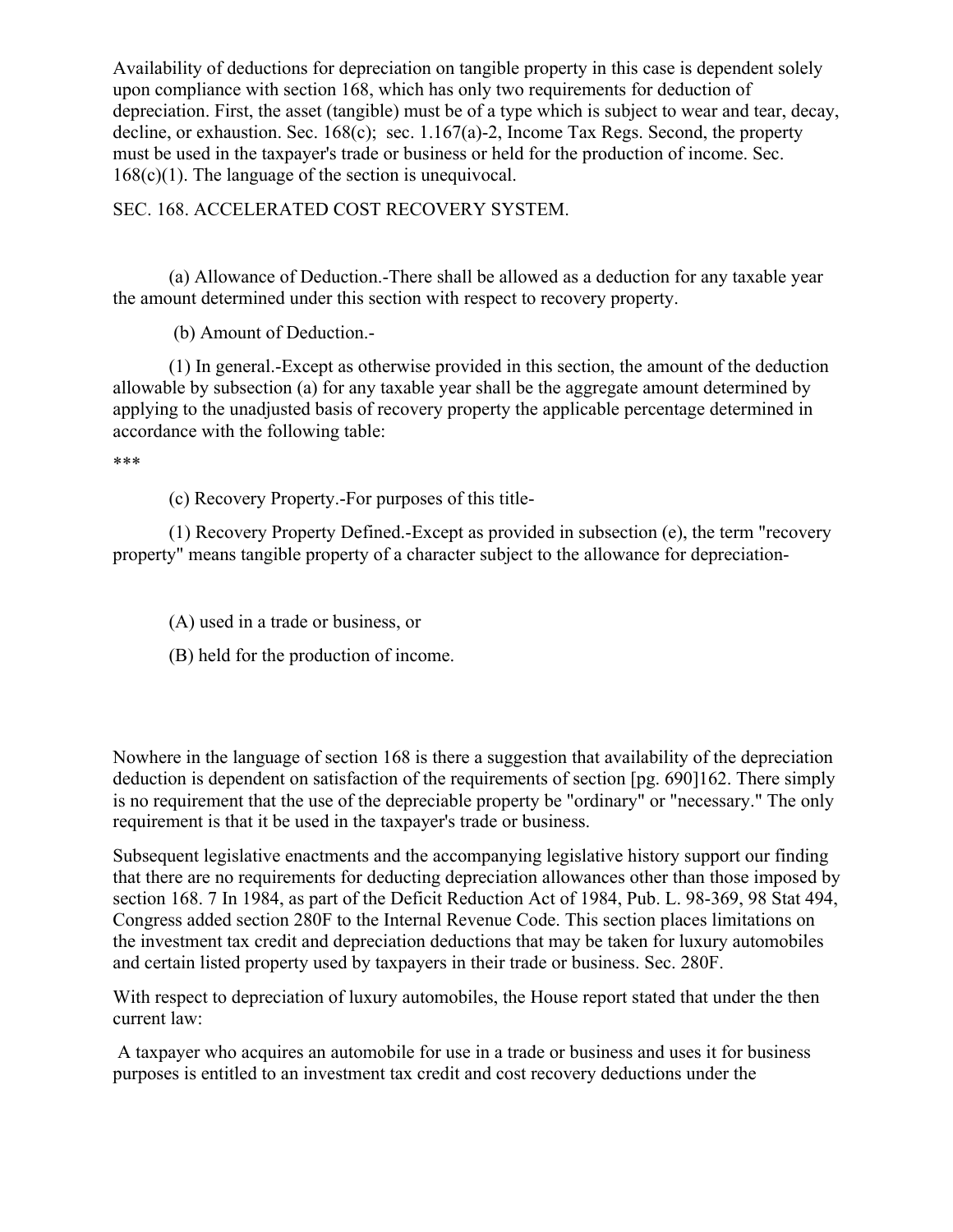Accelerated Cost Recovery System (ACRS), in addition to deductions for operating and maintenance expenses.

The report then goes on to state that:

the extra expense of a luxury automobile operates as a tax-free personal emolument which the committee believes should not qualify for tax credits and deductions. [H. Rept. 98-432 (Part II), 1387 (1984).]

Subsequently, section 280F was enacted containing a schedule designating maximum automobile depreciation that a taxpayer may deduct. See sec.  $280F(a)(1)$ . In addition, section  $280F(d)(3)$ provides that property used as a means of transportation by an employee shall not be considered used in a trade or business for purposes of determining deductible depreciation unless such use "is required for the convenience of the employer and as a condition of employment." H. Rept. (Conf.) 98-861 (1984), 1984-3 C.B. (Vol. 2) 1, 281. The apparent intent behind section 280F is to impose a type of necessary and reasonableness requirement on the [pg. 691]deductibility of depreciation allowances for property used in a trade or business. 8

Finally, we note that respondent has unsuccessfully made this argument before this Court on a prior occasion. In Hoye v. Commissioner, T.C. Memo. 1990-57, the language of respondent's statutory notice conditioned allowance of the deduction for depreciation and investment tax credit upon a motor home being "ordinary or necessary to [taxpayer's] trade or business, in accordance with section 162." We characterized that position as untenable. At trial and on brief, respondent argued instead that the taxpayers were not entitled to the depreciation deduction or investment tax credit because the amounts claimed were unreasonable. We observed that the cases on which respondent relied involved section 162, and that the taxpayers were entitled to depreciation if the property was used in their trade or business. Since respondent did not challenge the fact that the motor home was used in the taxpayer's trade or business, we held that the taxpayers were entitled to deduct depreciation to the extent the motor home was used in his trade or business. Hoye v. Commissioner, supra.

Based on the foregoing, we find that petitioners are entitled to deduct depreciation on the airplane to the extent of its use in petitioner's employment.

Petitioners also seek to deduct the depreciation and expenses related to petitioner's use of the airplane for flight training. Although expenses for education are not explicitly referred to in section 162, the regulations provide guidelines for determining whether such expenses are deductible. Sec. 1.162-5, Income Tax Regs. Generally, education expenses are deductible if the education maintains or improves the skills required in the employment of the taxpayer, or if the education meets the express requirements of the taxpayer's employer imposed as a condition to the retention of employment. Sec.  $1.162-5(a)(1)$  and  $(2)$ , Income Tax Regs. [pg. 692]

Whether education maintains or improves skills required by the taxpayer's employment must be determined from all of the facts and circumstances involved. Boser v. Commissioner, 77 T.C. at 1131. This Court has found flight-training expenses deductible for taxpayers not in the trade or business of flying and taxpayers not required by their employers to have that particular skill. See Boser v. Commissioner, supra; Behm v. Commissioner, T.C. Memo. 1987-157. However, the taxpayers in those cases established a substantial nexus between the training and the skills required in their employment. Here, petitioners have failed to establish such a nexus. Petitioner's use of the airplane with respect to his employment with Intel constituted only 31.5 percent of the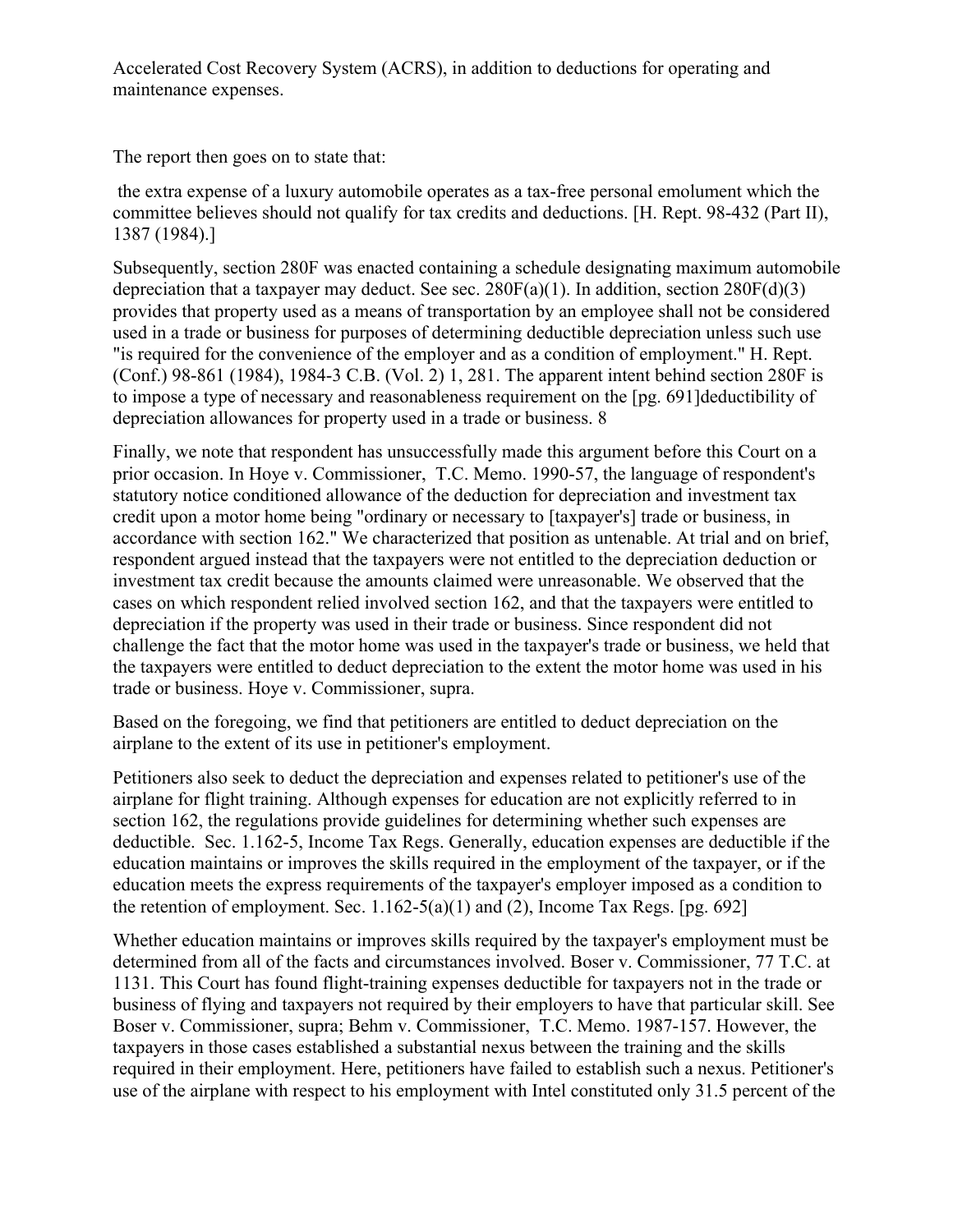airplane's use in 1983. The record does not reflect how often petitioner piloted the airplane on these trips. Clearly, there was no requirement that he do so. It is clear that a significant portion of the airplane's use was personal. On the basis of the record before us, we find that petitioners have failed to prove they are entitled to deduct expenses and depreciation related to petitioner's flight training as an educational expense under section 162.

The next issue for decision is whether the expense and depreciation related to the maintenance flights may be deducted. 9 Respondent contends depreciation and expense for the maintenance flights are not deductible as they occurred prior to commencing operations of the charter business. It is well established that expenses incurred before a taxpayer's business begins to operate (startup expenses) are not deductible. Richmond Television Corp. v. United States, 345 F.2d 901 (4th Cir. 1965), vacated and remanded on other issues 382 U.S. 68 (1965), original holding on this issue reaffd. 354 F.2d 410 (4th Cir. 1965), overruled on other grounds NCNB Corp. v. United States, 684 F.2d 285 (4th Cir. 1982). Nor is depreciation allowed on assets acquired for a business that has not begun operations. Piggly Wiggly Southern, Inc. v. Commissioner, 84 T.C. 739, 745-746 (1985) (citing Richmond Television Corp. v. United States, supra), affd. 803 F.2d 1572 (11th Cir. 1986). [pg. 693]

Petitioner has not established that the charter business began operations prior to October 1983. Petitioner testified that the maintenance flights were related to the installation, testing, and maintenance of the airplane and newly installed equipment in preparation of employing the airplane in the ACM charter business. 10 Consequently, no deduction for depreciation may be taken with respect to these flights. The expenditures related to such maintenance flights were startup expenses and, therefore, were not deductible.

We must now determine the total allowable amount of deductible expenses and depreciation with respect to the use of the airplane in 1983. Unless a taxpayer can prove the actual business expenses, only that percentage of the total expense attributable to the business use is deductible. See Cobb v. Commissioner, 77 T.C. 1096, 1101-1102 (1981); Henry Schwartz Corp. v. Commissioner, 60 T.C. 728, 744 (1973). Similarly, petitioners are entitled to a depreciation deduction measured by the percentage of business use. Henry Schwartz Corp. v. Commissioner, supra.

The parties disagree on whether the flight hours for maintenance, ACM crew training, and delivery 11 should be included in the denominator of the business-use ratio used to determine total allowable depreciation. Respondent asserts that the hours should be included while petitioners contend that such inclusion is tantamount to treating those hours as personal-use hours, which they argue is improper. We agree with respondent.

Petitioners cite no authority on point in support of their position. As a matter of mathematics, failure to include the flight hours at issue in the denominator of the business-use ratio effectively allows some depreciation for those flight hours. While use of the asset for startup purposes is not a personal use, it is, nonetheless, a use of the asset and should not be excluded from the businessuse ratio. See Richmond Television Corp. v. Commissioner, supra; Piggly Wiggly Southern, Inc. v. Commissioner, supra.

Based on the preceding, we hold that all flight hours of the airplane in 1983 (147.4) are to be included in the denominator of the business-use ratio for determining allowable [pg. 694]depreciation for 1983. The hours of business use to be included in the numerator of the ratio include Intel flight hours (46.5) and the charter flight hours (7.6). Therefore, we hold that the percentage of business use of the airplane was 36.7 percent (54.1/147.4) in 1983. Petitioners may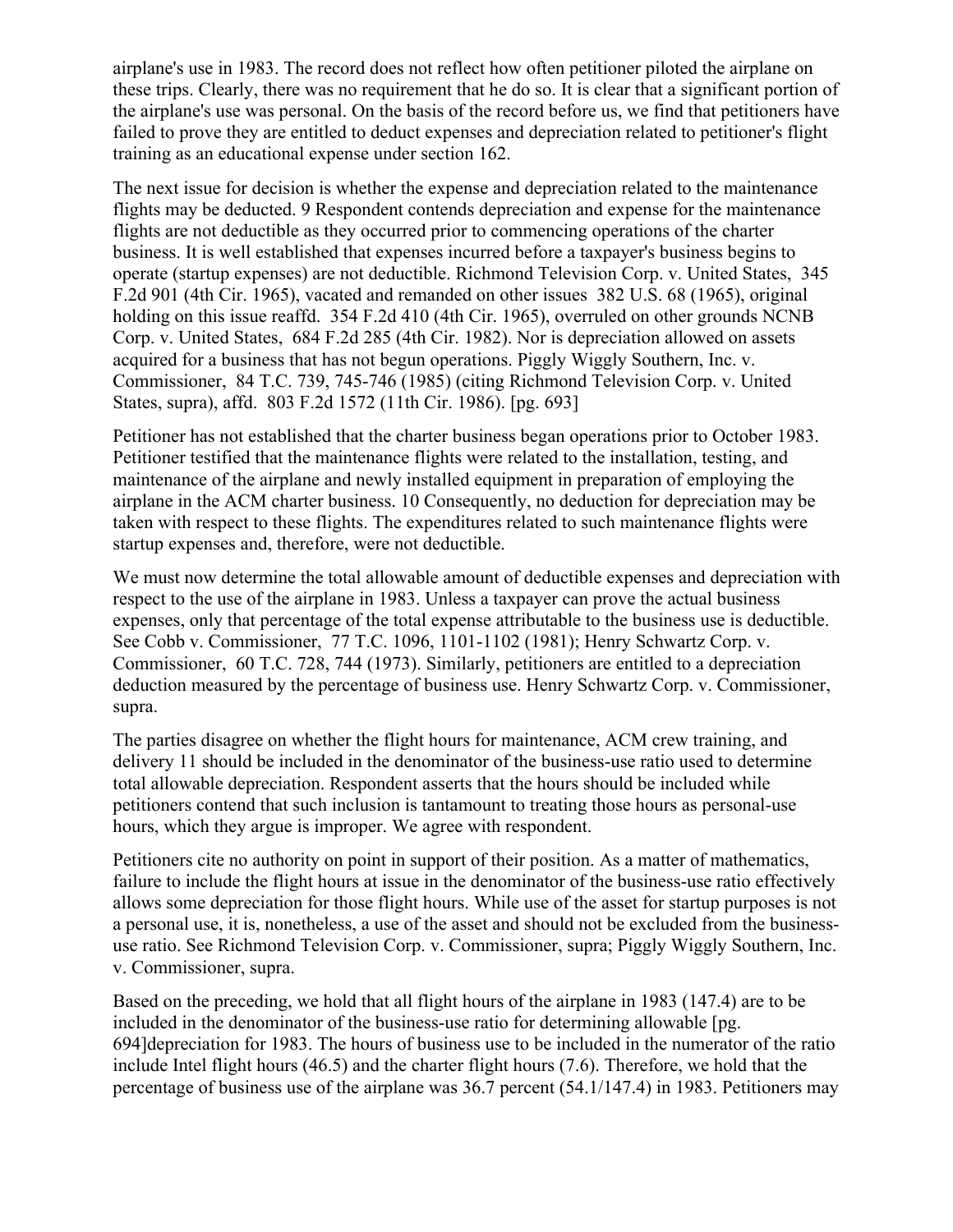deduct this portion of depreciation and expenses to the extent it exceeds the reimbursable portion of the expense.

Finally, we must decide whether petitioners are entitled to an investment tax credit with respect to petitioner's use of the airplane. Section 38 allows a tax credit for investments in section 38 property. Section 38 property is generally any tangible personal property for which depreciation is allowable under sections 167 or 168. Sec. 48(a). The airplane satisfies the definition of section 38 property and, therefore, qualifies for the credit. However, the regulations provide that the property is eligible for the credit only to the extent that depreciation deductions are allowed for the year. Sec. 1.48-1(b)(2), Income Tax Regs. Thus, if property is used 80 percent of the time in a trade or business, only 80 percent of the basis qualifies as section 38 property. Therefore, petitioners are entitled to the investment tax credit for the airplane in the same proportion as the allowable depreciation determined above.

Decision will be entered under Rule 155.

Reviewed by the Court.

Nims, Chabot, Körner, Swift, Gerber, Wright, Wells, Whalen, Colvin, and Beghe,JJ., agree with the majority opinion.

APPENDIX

1. The flight time for delivery of the airplane from Wichita, Kansas, to San Jose, California, on April 27-28, 1983, was 8.4 hours.

2. The dates and flight times of the airplane in 1983 for ACM crew training are as follows: Date Flight time

 May 14 ................................. 1.7 hours July 26 ................................ 3.6 hours

[pg. 695]

16.0 hours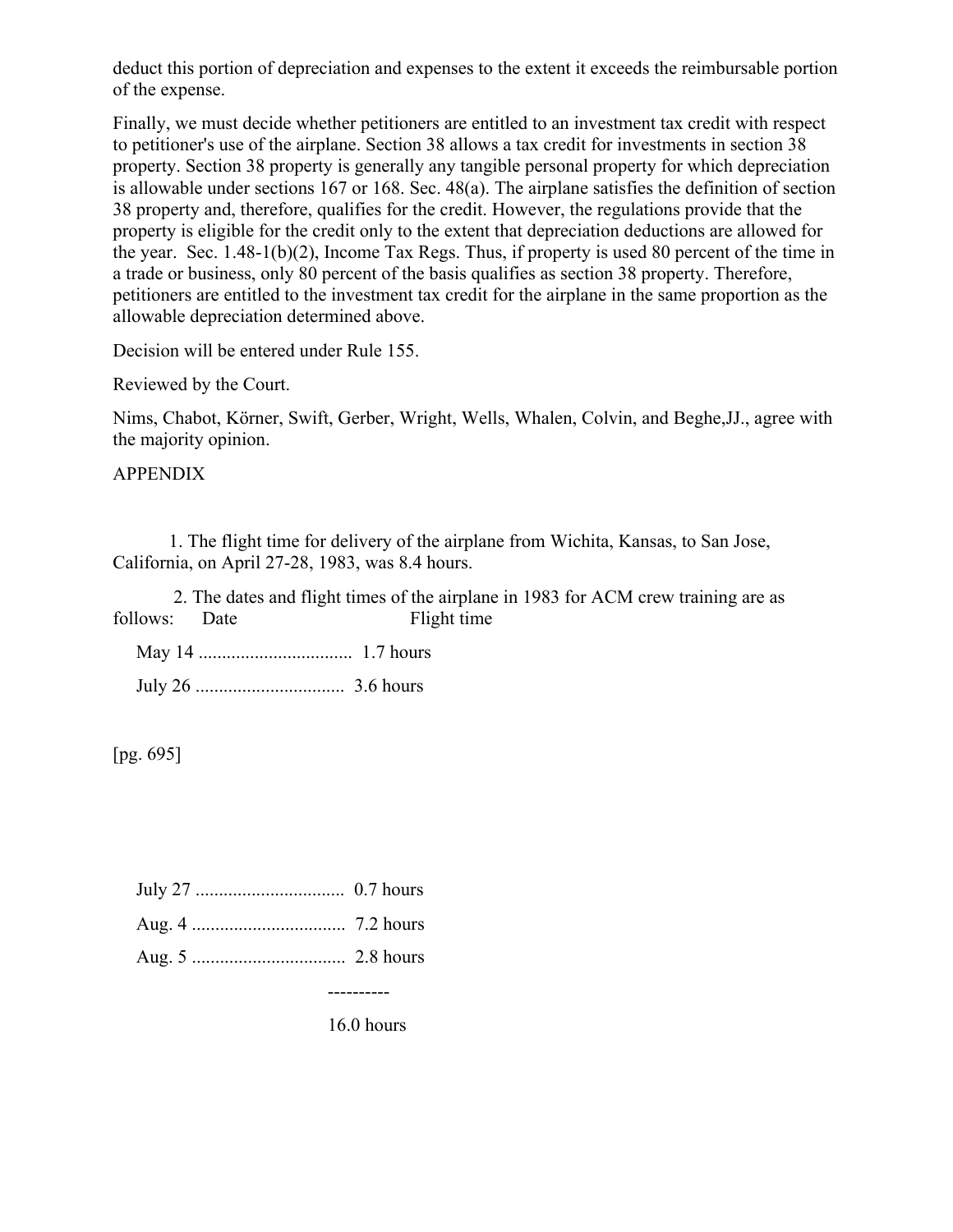3. The dates and flight times of the airplane in 1983 for maintenance are as follows: Date Flight time

5.2 hours

 4. The dates, destinations, and flight times of the airplane in 1983 for petitioner's pilot-training flights are as follows: Date Destination Flight time

| Apr. 29 | Napa, CA    | 1.8 hours  |
|---------|-------------|------------|
| Aug. 24 | Wichita, KS | 12.6 hours |
| Oct. 8  | Local       | 2.0 hours  |
| Dec. 13 | Local       | 1.7 hours  |
|         |             |            |

18.1 hours

 5. The dates, destinations, and flight times of the airplane in 1983 for the ACM charter flights are as follows: Date Destination Flight time  $\Omega$ <sup>t. 10</sup> Portland,  $\Omega$ <sup>9.8</sup> h

| <b>Oct.</b> 10 | Portland, OR | 3.8 hours |
|----------------|--------------|-----------|
| Oct. 21        | Phoenix, AR  | 3.8 hours |

7.6 hours

---------

Halpern, J., concurring:

While I concur in the result reached by the majority, I am unable to join in the reasoning with respect to the depreciation deduction claimed by petitioner. I believe that the majority's narrow focus on the ratio of business use to total use is premised upon an over-simplified conception of depreciation. Although the majority's analysis seems to reach the appropriate result in this case, I fear it may lead to inappropriate results in the future.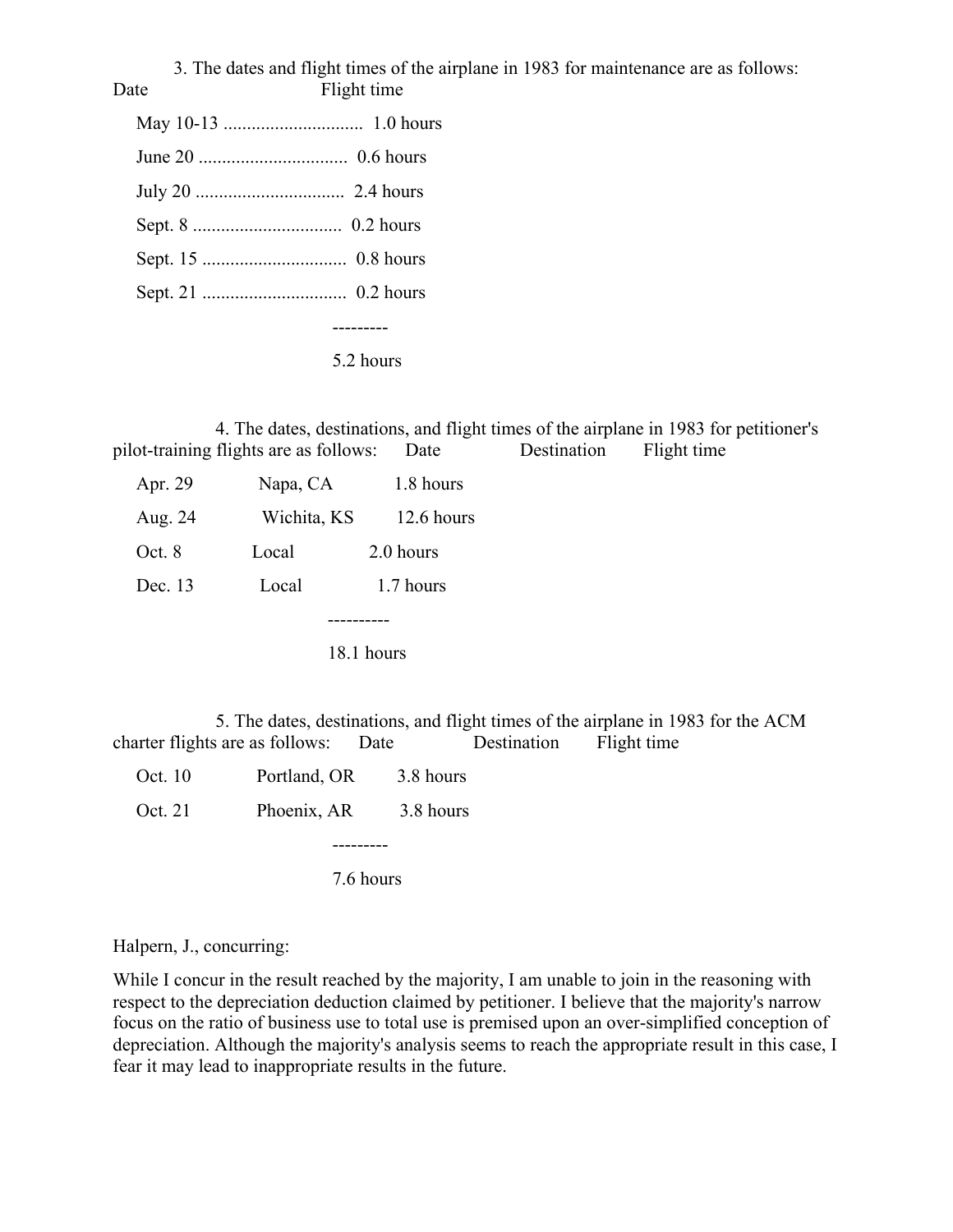Depreciation is defined for Federal income tax purposes as the decline in value of property caused by exhaustion, [pg. 696]wear and tear, and obsolescence. See sec. 167(a). Such factors effect a decline in the value of property in two ways: (1) By use, and (2) with the passage of time. The former (use depreciation) is evident in the simple observation that certain assets tend to wear out more, and decline in value faster, when put to use. 1 The latter (nonuse depreciation) is evident in the fact that certain assets decline somewhat in value even when wholly unused. 2 Many assets decline in value due to both use depreciation and nonuse depreciation. 3

In this case, we are required to determine whether and to what extent petitioner is entitled to a depreciation deduction. Thus, we must distinguish between that portion of the year's depreciation (both use depreciation and nonuse depreciation) for which a deduction is allowable (allowable depreciation), and that portion of the year's depreciation for which a deduction is not allowable (nonallowable depreciation). 4 The majority, however, apportions the year's depreciation as if use depreciation were the only component to apportion. They disregard the nonuse component.

In many cases, where allowable use depreciation mirrors allowable nonuse depreciation, the majority's neglect will be benign, and the majority's analysis will produce the right result. However, the percentage of use depreciation that is allowable may differ from the percentage of nonuse depreciation that is allowable. Consider a wealthy collector of airplanes, whose sole purpose in purchasing such airplanes is to impress his friends with his wealth and extravagance. As a wholly incidental matter, however, and hoping to achieve a tax deduction, wealthy collector flies each airplane once a year on a business trip. Wealthy collector never flies any of the planes for personal use. Under the majority's analysis, wealthy collector is entitled to 100 percent of the [pg. 697]potential depreciation deductions. Clearly, however, such result would be absurd. The problem is that wealthy collector purchased and continues to maintain the planes solely for personal reasons, and thereby incurs the nonuse component of depreciation solely for personal purposes. Thus, any depreciation deduction allowed for the nonuse component of depreciation would result in an undeserved tax windfall for wealthy collector. While that, admittedly, is an extreme case, the lack of symmetry (between allowable and nonallowable use depreciation on the one hand and allowable and nonallowable nonuse depreciation on the other) may be present in other cases as well, even if to a lesser extent. At the time a depreciable asset is placed in service, the percentage of allowable nonuse depreciation for that year can be determined, independent of whatever actual business or personal use of that asset thereafter occurs. 5 Thus an examination of taxpayer's motivation for purchasing an asset is required, in order to determine how much of the inevitable nonuse depreciation is incurred for a business purpose and is, therefore, allowable as a deduction. 6 As a separate matter, it is still necessary to determine the ratio of business (or profit-related) use to other (personal) uses of the asset, in order determine the use depreciation component of allowable depreciation.

I recognize the potential difficulty of bifurcating the depreciation analysis in the manner suggested. Presupposed by that scheme is some means of determining how much of an asset' s potentially allowable depreciation ought to be attributed to use depreciation and how much to nonuse [pg. 698] depreciation. Yet that task hardly seems insurmountable. 7 In any event, we ought to take the proper theoretical approach in addressing the problem. If concessions must be made to the practical difficulties of employing that approach, such concessions can be made at a later time as circumstances dictate.

In the case at hand, majority opinion sheds little light on the question of why petitioner purchased the plane. Unenthusiastically, I conclude that petitioner in this case probably incurred use depreciation and nonuse depreciation in the same proportion. Thus, I would in this case reach the same result as the majority, since the distinction between use depreciation and nonuse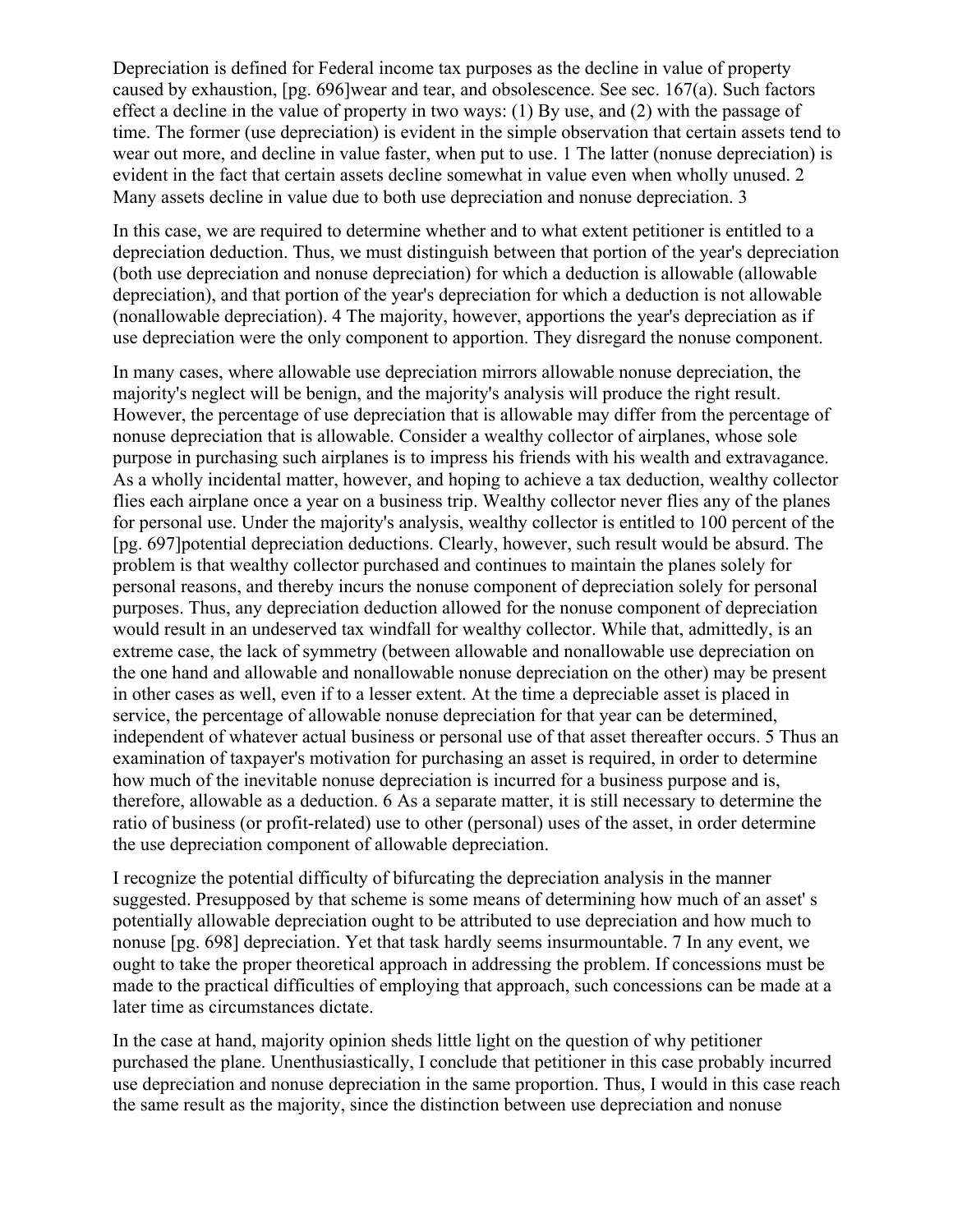depreciation does not come into play. I cannot join in the majority opinion, however, because, their rationale would not take such distinction into account, even in an appropriate case.

Another potential allocation that the majority has declined to address is that between the portion of the asset used for business and the portion used for personal gratification. See International Artists, Ltd. v. Commissioner, 55 T.C. 94 (1970) (depreciation deduction allowed to the extent premises were used for business purposes and disallowed to the extent used for personal purposes). If, for example, petitioner had bought a 747 with a jacuzzi and game room, instead of an apparently unremarkable six-seater, it might well be that-even if the plane had been flown only on business flights-a substantial portion of the depreciation would be attributable to personal use. If such were the case, the cost above that reasonably required for business purposes would have been incurred solely for personal reasons and, hence, would not give rise to a depreciable basis for property used in a trade or business. Compare sec. 167(a) with sec. 262. [pg. 699]

In this case, it has not been suggested that the airplane purchased by petitioner was any larger or more luxurious than reasonably necessary, and the majority opinion would seem to suggest that such is not the case. 8 I would therefore conclude that such allocation is here unnecessary, but ought to be considered in an appropriate case.

Before closing, I would venture a brief comment on the dissents of Judges Jacobs and Parr. Judge Jacobs concludes that the costs in question must be personal to the petitioner because Intel did not expect or require him to incur them and, consequently, they were voluntary. Although Judge Jacobs may be right in his conclusion that the costs constitute a nondeductible personal expenditure of petitioner's, he must first consider whether the costs were incurred in petitioner's trade or business of being an employee apart from Intel's expectations or requirements. That incurring the costs was not expected or required by Intel may be indicative of whether such costs were incurred in petitioner's trade or business, but it is not determinative. See Heineman v. Commissioner, 82 T.C. 538 (1984). Clearly, an employee may voluntarily incur deductible costs in attending a convention or meeting, so long as she is benefiting or advancing the interests or her trade or business by such attendance. Sec. 1.162-2(d), Income Tax Regs. That same point is pertinent to Judge Parr's additional reasons for dissenting.

For the foregoing reasons, I concur in the result reached by the majority.

Jacobs, J., dissenting:

The majority concluded that Robert N. Noyce (petitioner) was entitled to deductions for depreciation and expenses attributable to the use of his private airplane in his employment as vice chairman of the board of directors of Intel Corp. (Intel). I would conclude otherwise. [pg. 700]

It is well established that if an employee voluntarily pays his corporate employer's obligation, he cannot deduct the expense on his personal return.Noland v. Commissioner, 269 F.2d 108, 111 (4th Cir. 1959), affg. a Memorandum Opinion of this Court. As the circuit court stated in Noland:

When the corporation, reimbursing its officers and employees for direct expense incurred in furthering its business, does not reimburse an officer for particular expense, that expense prima facie is personal, either because it was voluntarily assumed or because it did not arise directly out of the exigencies of the business of the corporation. [ 269 F.2d at 113.]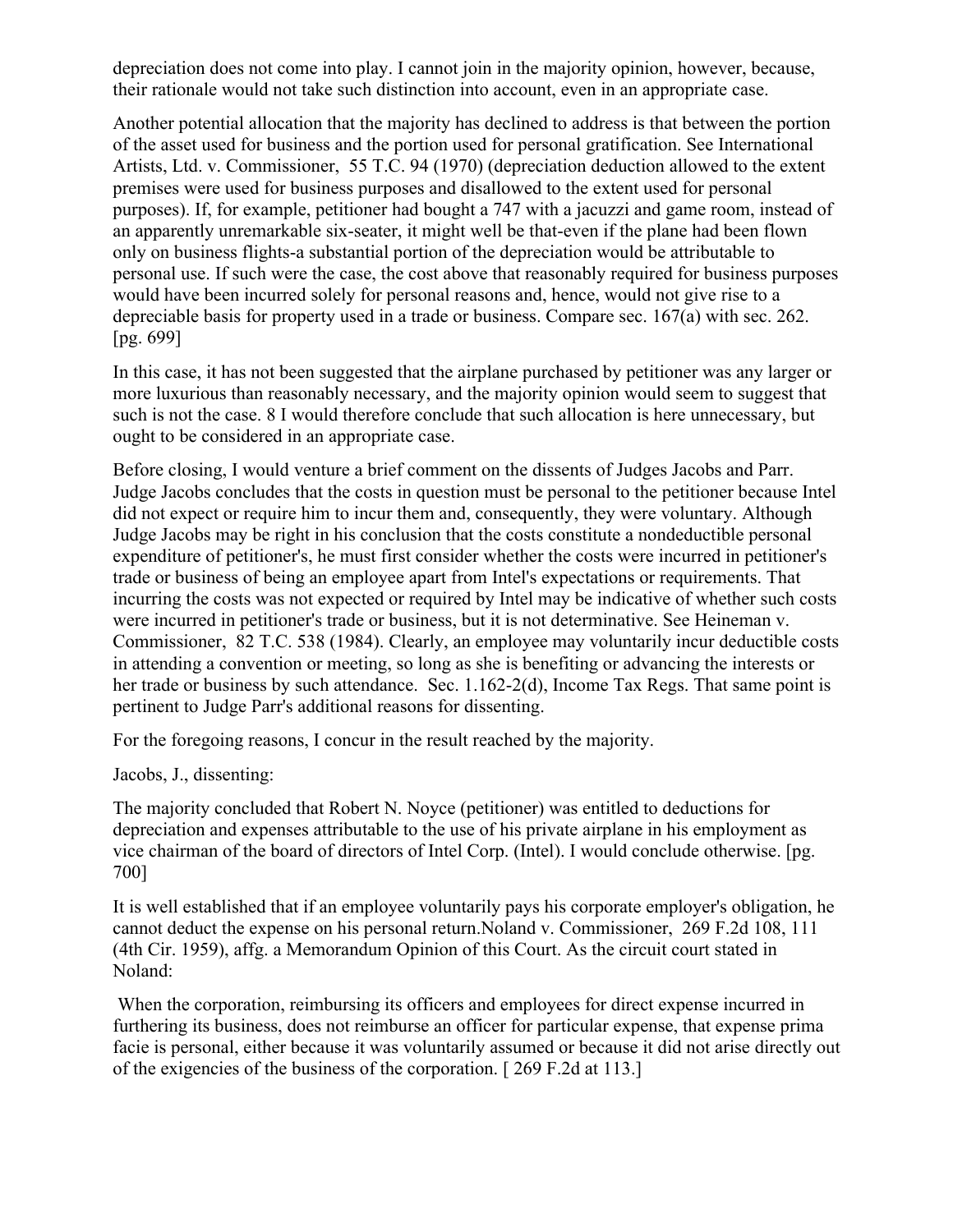However, if the employer requires or expects the employee to incur the expense without the employer's reimbursement, then the expense may be deductible.Stolk v. Commissioner, 40 T.C. 345, 357 (1963), affd. 326 F.2d 760 (2d Cir. 1964).

The majority concluded that petitioner's use of his own airplane and his payment of those expenses did not constitute the voluntary assumption of Intel's obligations. The majority based this conclusion on its finding that Intel expected petitioner, as an officer, to incur and pay travel expenses in excess of the amounts reimbursable under Intel's written reimbursement policy. The majority failed to find, however, that Intel required or expected its officers to use their own airplanes for business travel. In my opinion, such a finding was necessary in order for the majority to reach its conclusion.

Intel's written reimbursement policy, upon which the majority relied, consisted of a letter, dated August 4, 1980 (Intel's reimbursement policy), from Roger Borovoy, who was the general counsel, vice president, and secretary of Intel, to Andrew Grove (Dr. Grove), Intel's president, which stated:

RE: Intel Miscellaneous Expense Reimbursement Policy for Intel Officers

It is Intel's policy not to reimburse officers for certain kinds of expenses. Even though we recognize that the officer incurs these expenses for the benefit of Intel, we consider either the amount too small or the type of expense to be inappropriate for reimbursement considering the salary and other remuneration an Intel officer receives.

Examples of such expenses are purchases of drinks for Intel employees or others at companyrelated functions or at professional meetings. Whereas we do reimburse mileage for long trips, we discourage officers from [pg. 701] submitting mileage for car trips between Intel facilities in the Bay Area which are dispersed between Santa Cruz, Sunnyvale, Santa Clara, Mountain View and Livermore.

We also discourage officers from submitting expense reports for business entertaining at home, and for miscellaneous business lunches with Intel employees (even though the purpose of the lunch was entirely to discuss Intel business). Similarly, occasional gifts to secretaries and other employees, while essential for harmony in the work environment, are not reimbursed by the company.

While we feel it is beneficial to our officers to fly first class in order to get more work done on the plane, we have a policy of not reimbursing the additional costs for such travel.

In my opinion, Intel's reimbursement policy is insufficient to support a finding that Intel required or expected its officers to use their own airplanes for business travel, for the following reasons.

First, Intel's reimbursement policy did not expressly address Intel's requirements or expectations regarding its officers' use of their own airplanes. Rather, such policy stated only that flying first class was beneficial in that it permitted Intel's officers to get more work done on the airplane.

Second, the stated rationale for not reimbursing certain expenses was that Intel considered such expenses too small or inappropriate for reimbursement, considering the amount of remuneration received by its officers. Listed examples of such expenses were drinks at Intel-related functions and at professional meetings, local car trips, business entertaining at home, lunches with Intel employees, secretarial gifts, and the additional cost of first class travel. The listed examples involved minimal expenses. Petitioner's expense of using his own airplane was not minimal.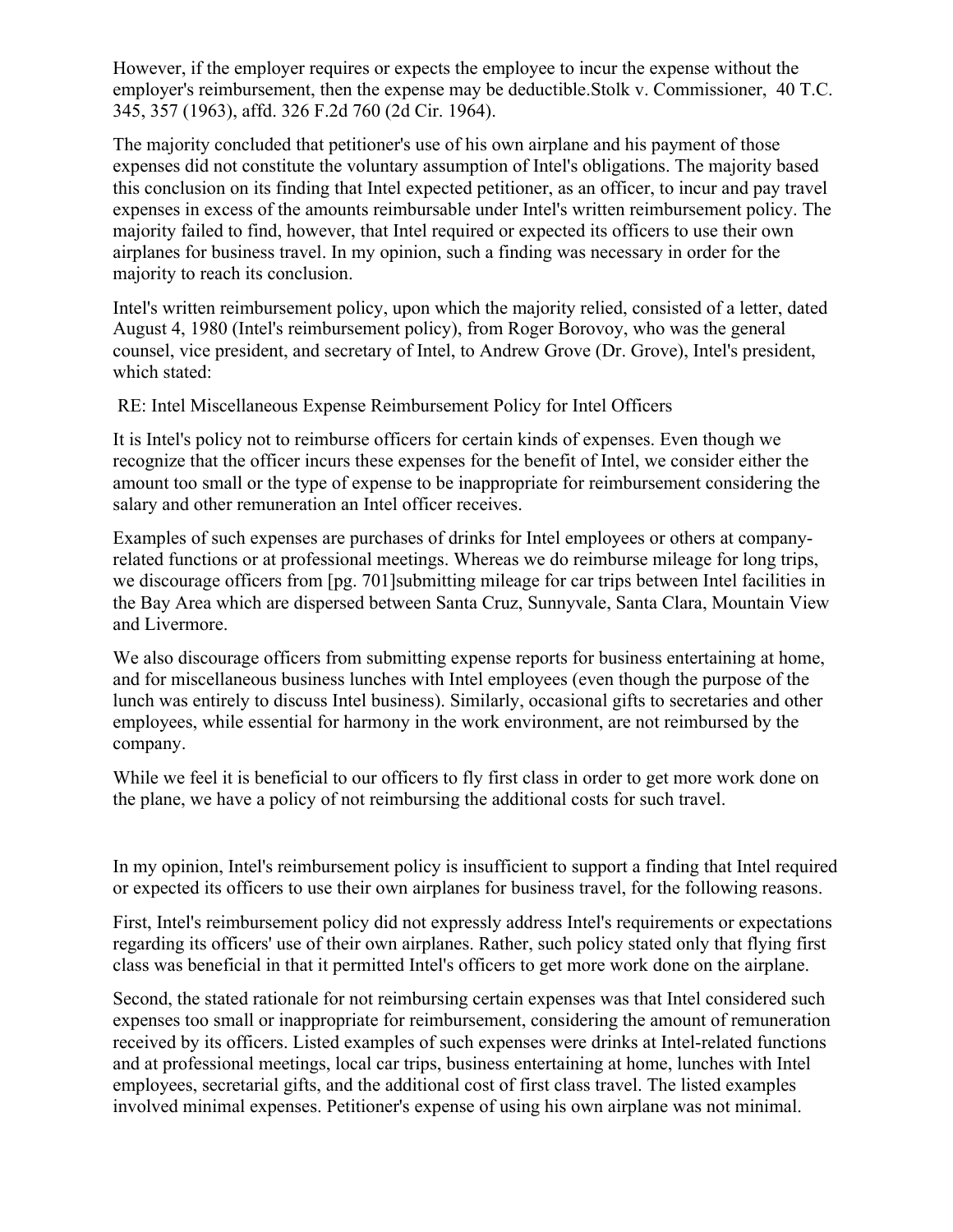Third, Dr. Grove testified that Intel did not expect its officers to use private airplanes for business travel. In response to the Court's inquiry as to what would happen if Intel demanded that an employee use a private airplane and the employee could not afford one, Dr. Grove answered that Intel would expect the employee either to fly on a commercial airplane and take longer to travel or to forgo taking that particular trip, as follows: [pg. 702]

THE COURT: If the corporation wanted - was going to demand someone to travel and utilize their time in the best interests of the company, and that corporate demand would have required a private plane, would the corporation agree to reimburse the individual for the private plane?

THE WITNESS: Someone other than Dr. Noyce, an ordinary person?

THE COURT: Your general policy?

THE WITNESS: No, well, the policy was pretty well set as I testified. In many of these instances, it wasn't that you couldn't get from here to there. It was just that you couldn't get from here to there in a particular time, and, therefore, Dr. Noyce would have had to take an extra day.

THE COURT: Well, if it was in the interest of the-of Intel to conserve the employee's time, and the employee said, "I just, you know, I want reimbursement for it if-you know, because otherwise you're gonna lose money." what would the corporation policy be then?

THE WITNESS: I think the policy would be still the same. The consequences of starting on the road toward reimbursing people for these things would be that we would have to make judgments on top of judgments and exceptions on top of exceptions, and it's not a comfortable prospect. So, if somebody can afford to pay the extra and make himself more efficient and is willing to handle it that way, he'll do it that way; if not, not.

THE COURT: Well, I guess that's the question I am trying to elicit from-or the answer I am trying to elicit. You said if the employee can afford to do it. If the employee can't afford to do it because the expenses that the corporation would be requiring of the employee would exceed his salary-

THE WITNESS: Then we won't do it.

THE COURT: Then you would expect the employee to lose money?

THE WITNESS: No.

THE COURT: Oh, then you would reimburse him?

THE WITNESS: No, no, he will take two days.

THE COURT: Oh, then he'll take two days. That would be the corporate desire then.

THE WITNESS: Or would not go on that particular trip

[emphasis added.]

[pg. 703]

While it is clear that Intel did not object to petitioner's using his private airplane while traveling on corporate business, the record does not support a finding that Intel required or expected its officers to use their own airplanes for business travel. Thus, I would conclude that petitioner's expenses in using his own airplane were personal.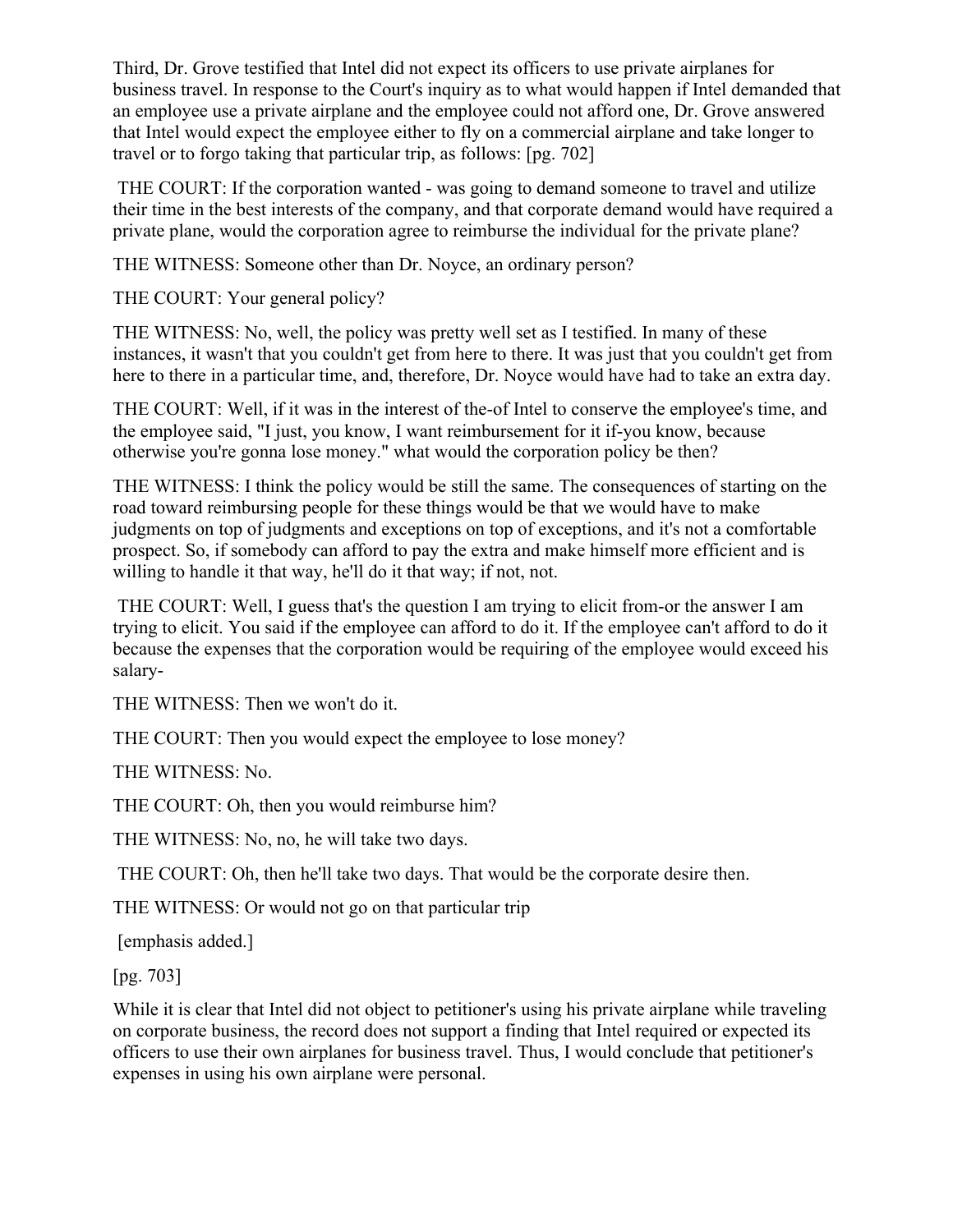Before closing, I feel compelled to respond to certain comments made by Judge Halpern in his concurrence. Judge Halpern states that Intel's failure to require or expect petitioner to use his own airplane for business travel was indicative, but not determinative, of whether petitioner's expenses were deductible. In support thereof, Judge Halpern notes that an employee may voluntarily incur deductible expenses in attending a convention or meeting, so long as he is benefiting or advancing the interests of his trade or business by such attendance. Sec. 1.162- 2(d), Income Tax Regs.

I recognize that an employee may deduct an ordinary and necessary expense incurred in connection with his trade or business of earning a salary provided that the expense had "a direct bearing on the amount of his compensation or his chances for advancement". Walliser v. Commissioner, 72 T.C. 433, 437 (1979). In Westerman v. Commissioner, 55 T.C. 478 (1970), we held that the taxpayer's expenses of using his private airplane for business travel were not deductible because such expenses were voluntarily incurred and the airplane was not used by the taxpayer in the hope of receiving additional reimbursement:

As we have noted above, there is no evidence in this case to suggest that petitioner acted other than voluntarily, or that he acted in the hope of receiving any more reimbursement than that which he actually received. Moreover, the mere fact that the company may have benefited from the expenditures incurred by petitioner does not strengthen his position since it is a wellestablished rule that, in absence of a binding obligation, expenses incurred by one taxpayer for the benefit of another may not be deducted by the former. [Westerman v. Commissioner, 55 T.C. at 482. Citations omitted.]

Here, there was no finding that petitioner used his private airplane in the hope of increasing his salary or improving his chances for advancement. [pg. 704]

In conclusion, I would hold that petitioner is not entitled to the claimed deduction for airplane expenses and depreciation under sections 162 and 167, respectively.

Parker and Parr,JJ., agree with this dissent.

Parr, J., dissenting:

In addition to the reasons set forth in the dissent of Judge Jacobs, with which I agree, I would also find that use of petitioner's private plane "did not arise directly out of the exigencies of the business of the corporation." Noland v. Commissioner, 269 F.2d 108, 113 (4th Cir. 1959), affg. a Memorandum Opinion of this Court.

Parker,J., agrees with this dissent.

1 Because the airplane had a relatively low amount of flying time, it was worth more than its bluebook value. Prior to trial, petitioner had been offered \$1,600,000 for the airplane.

2 Unless otherwise indicated, all section references are to the Internal Revenue Code as amended and in effect for the year in issue, and all Rule references are to the Tax Court Rules of Practice and Procedure.

3 Petitioners agree that their deductions must be reduced by any reimbursements actually made to petitioner plus any amounts which were reimbursable.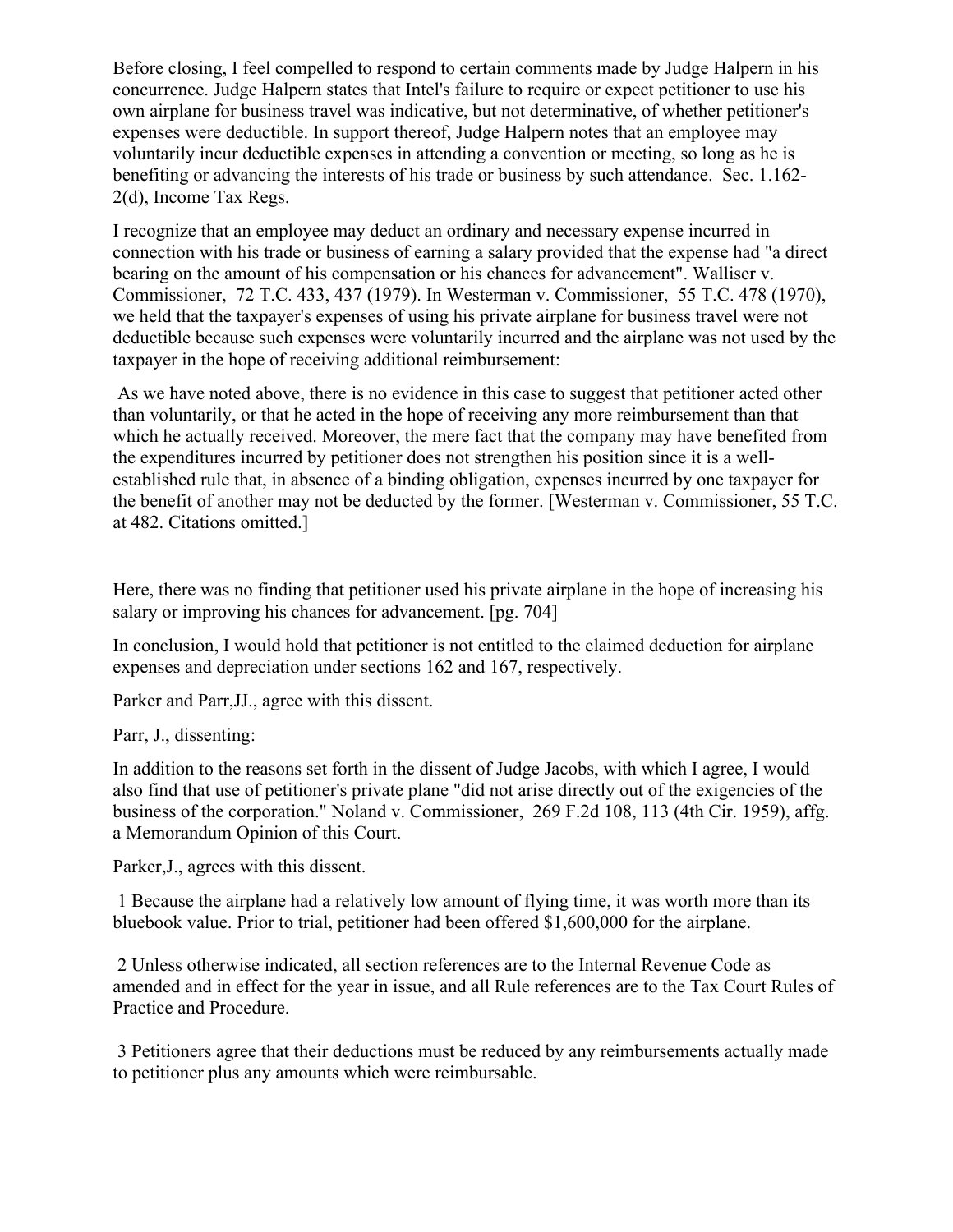4 In Gantner v. Commissioner, 91 T.C. 713, 726 (1988), affd. 905 F.2d 241 (8th Cir. 1990), we stated that Lockwood v. Commissioner, T.C. Memo. 1970-141, did not support the taxpayer's argument for deductibility because, unlike Gantner, the taxpayer in Lockwood was not a shareholder in the employer corporation, and therefore, there was no issue of capital contribution. Respondent does not rely here on petitioner's proprietary interest in Intel to support his argument. However, even if he had, we do not feel it merits a different result. Petitioner owns less than 3 percent of Intel, a large public company. The taxpayer in Lockwood arguably had a greater proprietary interest in Momex via his wife's 25-percent ownership.

5 In respondent's opening brief he states: "On his return, the petitioner deducted \$139,369.00 of expenses for flying the plane. This expense produced only \$105,076.00 of wages." (Emphasis added.)

6 "In general, we must defer to Treasury Regulations as long as they 'implement the congressional mandate [to prescribe all needful rules for the enforcement of the Internal Revenue Code] in some reasonable manner.' " Phillips Petroleum Co. & Affiliated Subsidiaries v. Commissioner, 97 T.C. 30, 34 (1991) (citing United States v. Correll, 389 U.S. 299, 307  $(1967)$ ).

7 "[T]he view of a later Congress does not establish definitively the meaning of an earlier enactment, but it does have persuasive value." Bell v. New Jersey, 461 U.S. 773, 784 (1983).

8 See also Hamby v. Commissioner, T.C. Memo. 1988-555, in which we held that the taxpayer was entitled to a depreciation deduction and investment tax credit with respect to a 1955 Mercedes Benz Gullwing Coupe to the extent used in his trade or business. In the course of the opinion, we noted that the result would have been different in the following year since sec. 280F would have applied to limit available depreciation and investment tax credit on luxury cars.

9 Respondent concedes the deductibility of depreciation and expenses for the two charter flights in October 1983.

10 See appendix par. 3.

11 See appendix par. 1.

Dissent, 1 For example, a 1982 automobile with 300,000 miles will generally be in worse condition and sell for far less than a 1982 automobile (same model) with only 30,000 miles.

2 Computers, for example, decline rapidly in value, even when unused, due to obsolescence. Nonuse depreciation, however, is not due exclusively to obsolescence. Thus, even automobiles, which are not generally thought of in the short run as becoming obsolete, suffer some nonuse depreciation. Thus, a 1982 automobile with 30,000 miles will be in worse condition and sell for less than a 1987 automobile (same model) with the same mileage.

3 For example, an automobile wears out, somewhat, merely with the passage of time, but wears out faster when put to use.